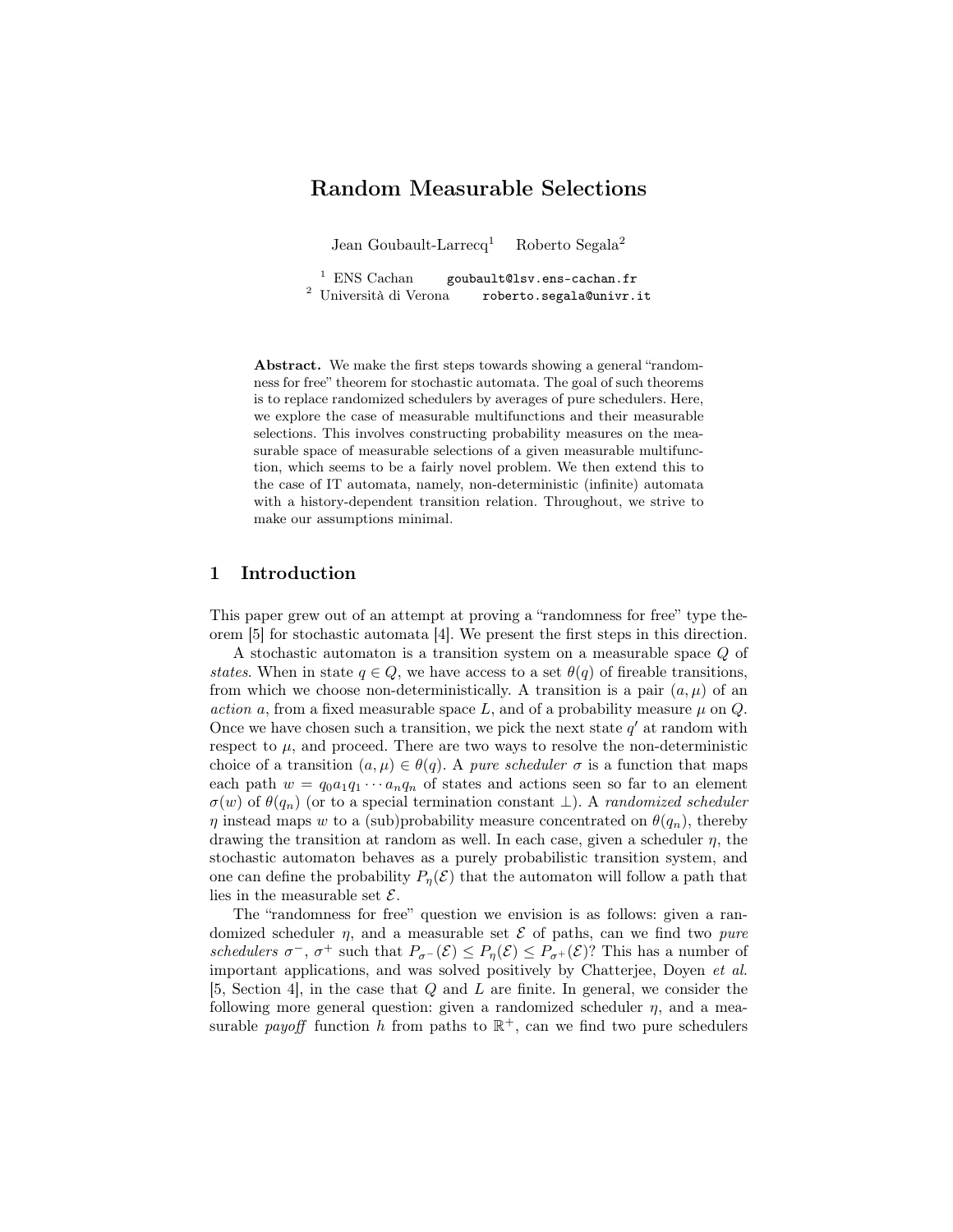$\sigma^-$ ,  $\sigma^+$  such that  $\int_{\omega} h(\omega) dP_{\sigma^-} \leq \int_{\omega} h(\omega) dP_{\eta} \leq \int_{\omega} h(\omega) dP_{\sigma^+}$ ? This includes the previous question, by taking the characteristic function  $\chi_{\mathcal{E}}$  of  $\mathcal E$  for h.

Beware that one cannot reasonably ask for the existence of a pure scheduler  $\sigma$  such that  $P_{\sigma}(\mathcal{E}) = P_{\eta}(\mathcal{E})$ . For example, let  $Q = \{0, 1, 2\}$ ,  $L = \{*\}, \theta(0) =$  $\{t_1 = (*,\delta_1), t_2 = (*,\delta_2)\}\$  (where  $\delta_x$  is the Dirac mass at  $x$ ),  $\theta(1) = \theta(2) = \emptyset$ . There are only two pure schedulers, one that reaches state 1 with probability 1, while the other reaches 2 with probability 1. But one can reach 1 with *arbitrary* probability p using the randomized scheduler  $\eta(0) = p\delta_{t_1} + (1-p)\delta_{t_2}$ .

While Chatterjee, Doyen *et al.* are concerned with finite state and action spaces, infinite spaces are useful as well: in modeling timed probabilistic and non-deterministic transition systems [7, Example 1.1], or devices that interact with the physical world [6, 1], where each state includes information about time, position, impulse and other real-valued data, for example. Considering his publication record (see for example [16] on labeled Markov processes, or [10] on Markov decision processes), Prakash would probably be the first to approve us.

Our initial aim was to prove such "randomness for free" theorems for general stochastic automata. During the year 2008, we found very complex arguments that proved only very weak versions of what we were after. We were on the wrong path. On the opposite, Chatterjee, Doyen et al. [5, Section 4] used a simple idea: draw pure schedulers  $\sigma$  themselves at random, with respect to some measure  $\varpi$ , designed so that  $P_{\eta}(\mathcal{E}) = \int_{\sigma} P_{\sigma}(\mathcal{E}) d\varpi$ . The claim then follows by standard integration arguments (Fact 1 below).

The probability measure  $\varpi$  on pure schedulers has an intuitive description, too: we merely choose the transition  $\sigma(w)$  at random with respect to probability  $\eta(w)$ , where  $\eta$  is our given randomized scheduler, for each finite path w, independently. Now this is the source of typical measure-theoretic complications. First, we must force our pure schedulers to be measurable. Otherwise,  $\int_{\sigma} P_{\sigma}(\mathcal{E}) d\omega$ , and in fact already  $P_{\sigma}$ , makes no sense. Second, we need to make clear what the intended  $\sigma$ -algebra is on the space of all pure schedulers. If we don't have any, nothing of the above makes any sense either. Third, what does it mean to draw  $\sigma(w)$  for each w independently? The sheer fact that  $\sigma$  is measurable must enforce at least some moderate amount of non-independence.

Chatterjee, Doyen et al. did not need to address these issues: on finite state and action spaces, all pure schedulers are measurable, and the problems above disappear. Going to infinite spaces of states and actions requires extra effort.

While we were writing this paper, we soon realized that we would have to choose between: (1) solving the full question, by applying all the required measure-theoretic clout if necessary, possibly making it so complex that nobody would understand it; or (2) solving a few restricted cases, showing a few elegant proof tricks along the way. It should be clear that (2) was a better choice. We hope that Prakash will appreciate the techniques, if not the results.

That is, we shall be content to solve the problem in the special case of IT automata, namely, stochastic automata with a trivial action space, no option for termination, and no random choice at all: randomness will be induced by the randomized scheduler only. We shall deal with the general case in another paper.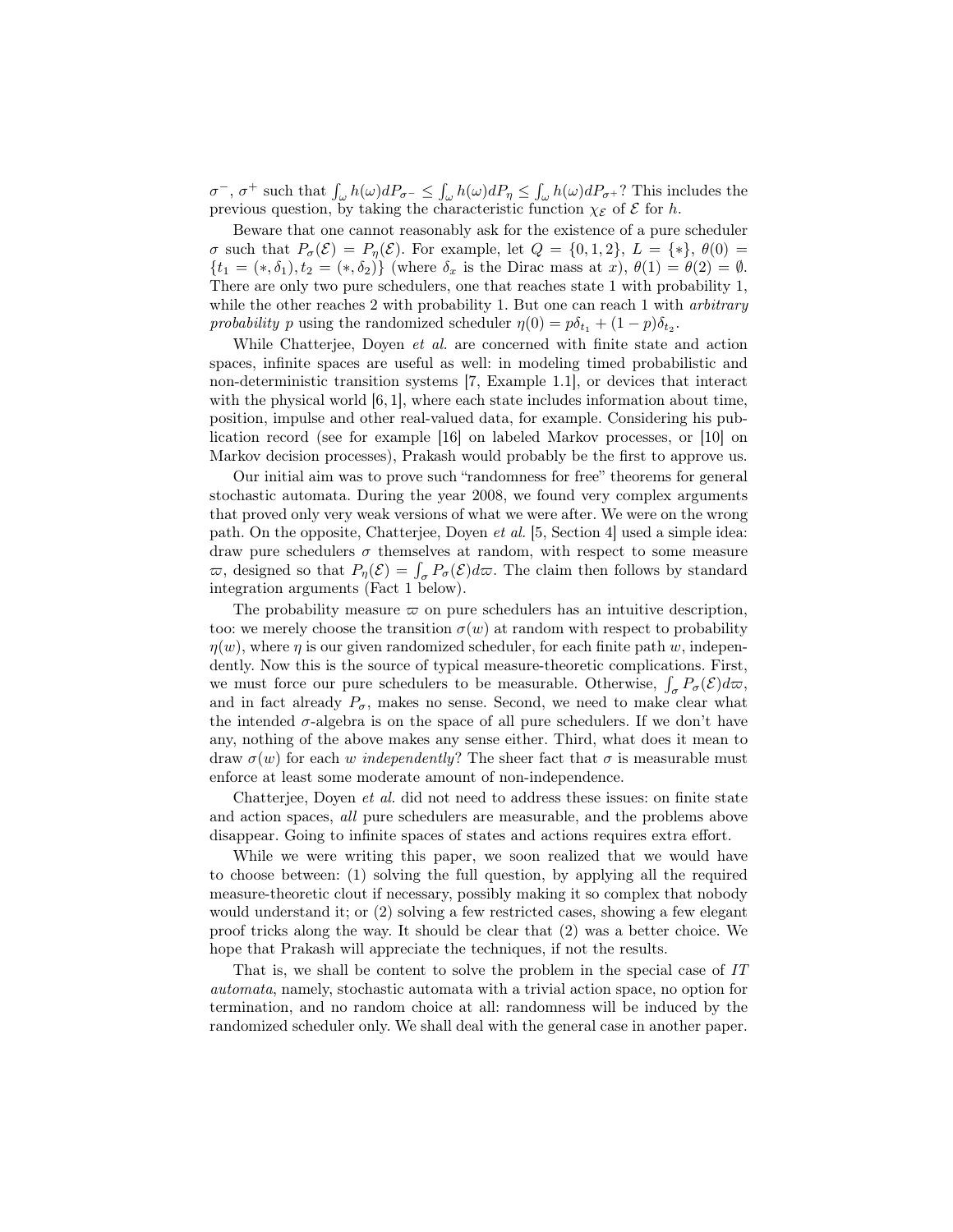The plan of the paper is as follows. We recapitulate some required basic measure theory in Section 2. In Section 3, we define a  $\sigma$ -algebra on the set  $Sel(F)$  of *measurable selections* of a given multifunction  $F$ —these are just what we have called pure schedulers, for the transition relation  $F$  of a stochastic automaton without probabilistic choice; and we show that any randomized scheduler  $g$  defines a canonical probability measure  $\varpi_q$  on  $Sel(F)$  such that, for every x, drawing a point at random with probability  $g(x)$  gives the same result as drawing a measurable selection f with probability  $\varpi_q$  and computing  $f(x)$  (Proposition 1). This is the most important construction of the paper. In Section 4, we extend this result from random measurable selections to random measurable pure schedulers of IT automata. Although the setting looks extremely similar, there is no hope of reusing the previous result. Instead, we use similar proof techniques, but with a more complex implementation. We conclude in Section 5.

## 2 Basics on Measure Theory

A  $\sigma$ -algebra on a set X is a family of subsets that is closed under complement and countable unions. We shall write  $\overline{A}$  for the complement of A in X. A pair  $X = (X|, \Sigma_X)$  of a set |X| and a  $\sigma$ -algebra  $\Sigma_X$  on |X| is a measurable space, and the elements of  $\Sigma_X$  are called the *measurable subsets* of X. We shall sometimes write X instead of  $|X|$  to avoid pedantry.

Given any family F of subsets of a set A, there is a smallest  $\sigma$ -algebra that contains the elements of  $\mathcal F$ . This is called the  $\sigma$ -algebra *generated by*  $\mathcal F$ . We shall sometimes refer to the elements of  $\mathcal F$  as the *basic* measurable subsets of this σ-algebra, despite some ambiguity. One example is R with its Borel σ-algebra, generated by intervals. Another one is the *product*  $X_1 \times X_2$  of two measurable spaces is  $(|X_1| \times |X_2|, \Sigma_{X_1} \otimes \Sigma_{X_2})$ , whose basic measurable subsets are the *rectangles*  $E_1 \times E_2$ ,  $E_1 \in \Sigma_{X_1}$ ,  $E_2 \in \Sigma_{X_2}$ . In general, the  $\sigma$ -algebra on the product of an arbitrary family of measurable spaces  $(X_i)_{i \in I}$  is the one generated by the subsets  $\pi_i^{-1}(E)$  where  $E \in \Sigma_{X_i}$ ,  $i \in I$ , and  $\pi_i: \prod_{i \in I} |X_i| \to |X_i|$  is the usual projection onto coordinate i.

The *coproduct*  $X_1+X_2$  of two measurable spaces  $X_1, X_2$  is simpler:  $|X_1+X_2|$ is the disjoint union of  $|X_1|$  and  $|X_2|$ , and  $\Sigma_{X_1+X_2}$  consists of unions  $E_1 \cup E_2$ of a measurable subset  $E_1$  of  $X_1$  and of a measurable subset  $E_2$  of  $X_2$ . This construction generalizes to countable coproducts  $\sum_{n\in\mathbb{N}} X_n$  in the obvious way.

A measurable map  $f: X \to Y$  is one such that  $f^{-1}(E) \in \Sigma_X$  for every  $E \in \Sigma_Y$ . If F generates  $\Sigma_Y$ , it is enough to check that  $f^{-1}(E) \in \Sigma_X$  for every  $E$  in  $\mathcal F$  to establish the measurability of  $f$ .

A measure  $\mu$  on X is a map from  $\Sigma_X$  to  $\mathbb{R}^+\cup\{+\infty\}$  that is countably additive  $(\mu(\emptyset)) = 0$ , and  $\mu(\bigcup_{n \in \mathbb{N}} E_n) = \sum_{n \in \mathbb{N}} \mu(E_n)$  for every countable family of disjoint measurable subsets  $E_n$ ). A probability measure is one such that  $\mu(X) = 1$ . The Dirac mass at x,  $\delta_x$ , is the probability measure defined by  $\delta_x(E) = 1$  if  $x \in E$ , 0 otherwise.

A measure  $\mu$  is *concentrated on* a measurable subset  $A$  of  $X$  if and only if  $\mu(X \setminus A) = 0$ . For example, if X is finite and  $\Sigma_X = \mathbb{P}(|X|)$ , then  $\mu = \sum_{x \in X} a_x \delta_x$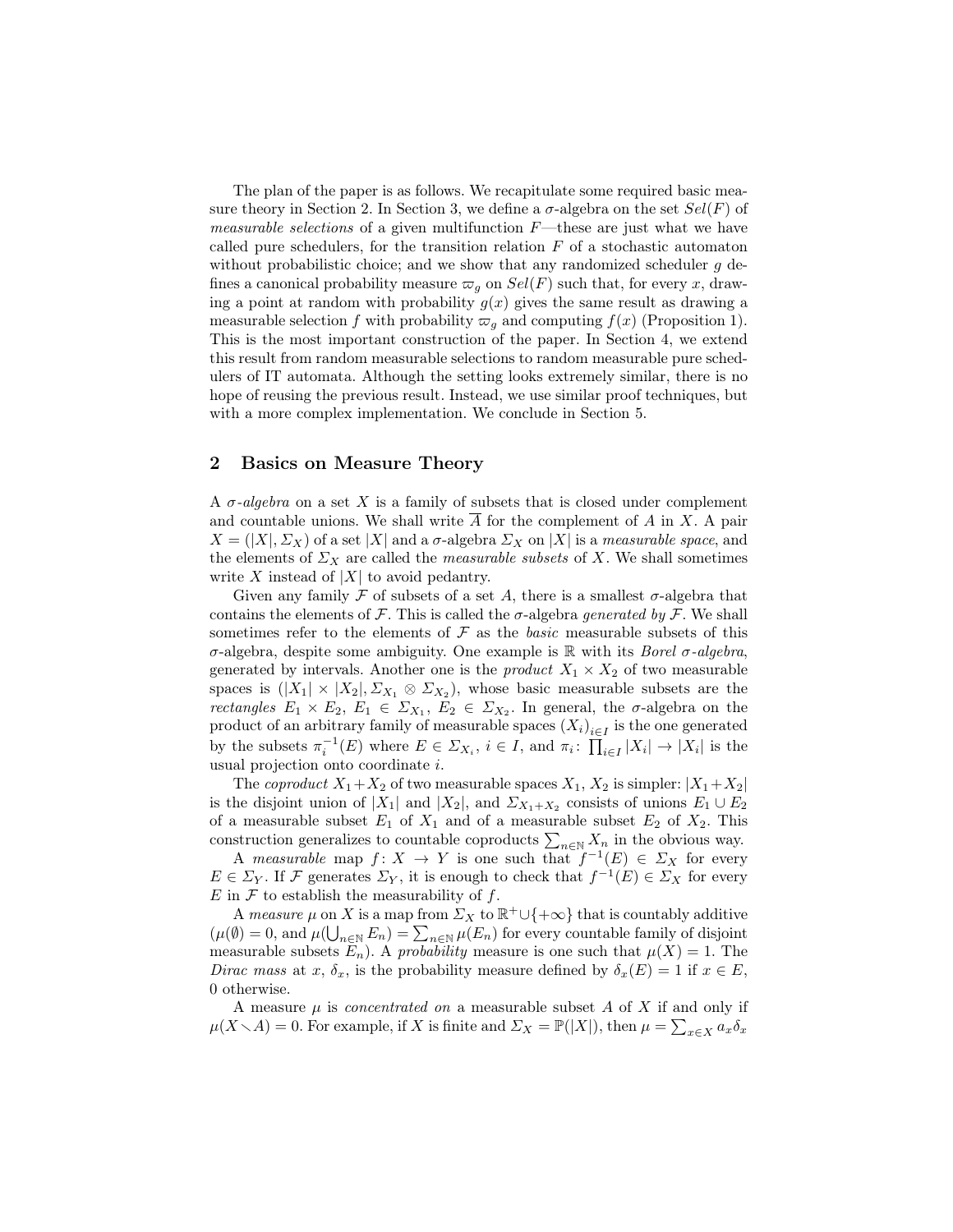is concentrated on  $\{x \in X \mid a_x \neq 0\}$ . Any subset A (even non-measurable) of |X| gives rise to a measurable *subspace*, again written A, with  $\Sigma_A = \{A \cap B \mid A \cap B \}$  $B \in \Sigma_X$ . If A is measurable, one can define the *restriction*  $\mu_{|A}$  of  $\mu$  to the subspace A, by  $\mu_{|A}(B) = \mu(B)$  for every  $B \in \Sigma_A$ . If  $\mu$  is a probability measure that is concentrated on A, then  $\mu_{A}$  is also a probability measure.

There is a standard notion of integral of measurable maps  $h: X \to \mathbb{R}^+$  with respect to a measure  $\mu$  on X, which we write  $\int_{x \in X} h(x) d\mu$ . Other notations found in the literature are  $\int_{x \in X} h(x) \mu(dx)$  or  $\langle h, \mu \rangle$ . We shall also use the notation  $\int_{x \in X} d\mu h(x)$ , especially when  $h(x)$  is a long formula, as in  $\int_{x_1 \in E_1} d\mu_1 \int_{x_2 \in E_2} d\mu_2$  $h(x_1, x_2)$ . Writing  $\chi_E$  for the characteristic map of a measurable subset E of X,  $\int_{x \in X} \chi_E(x) d\mu$  equals the measure  $\mu(E)$  of E.

Given a map  $f: A \to |X|$  (not necessarily measurable) where X is a measurable space and A is a set, the family  $(f^{-1}(E))_{E \in \Sigma_X}$  is a  $\sigma$ -algebra on A, called the  $\sigma$ -algebra *induced by f on A*. When f is the inclusion map of a subset A of |X|, we retrieve the subspace  $\sigma$ -algebra  $\Sigma_A$ .

If  $\mu$  is concentrated on a measurable subset A of X, then  $\int_{x \in X} g(x) d\mu =$  $\int_{x \in A} g(x) d\mu_{|A}$ , where A is considered as a subspace of X on the right-hand side. We write  $\mathcal{P}(X)$  for the space of all probability measures on X, with the weak σ-algebra, generated by the subsets  $[E > r] = {\mu \in |\mathcal{P}(X)| | \mu(E) > r}.$  One can equate  $\mu \in \mathcal{P}(X)$  with a vector of real numbers  $(\mu(E))_{E \in \Sigma_X}$ , i.e., with an element of the measurable space  $\mathbb{R}^{\Sigma_X}$ . The weak  $\sigma$ -algebra is nothing else than the  $\sigma$ -algebra induced by the inclusion of  $|\mathcal{P}(X)|$  into the product  $\mathbb{R}^{\bar{\Sigma}_X}$ .

Given a measurable map  $f: X \to Y$ , and a measure  $\mu$  on X, the formula  $f[\mu](E') = \mu(f^{-1}(E'))$  defines a measure  $f[\mu]$  on Y, called the *image measure* of  $\mu$  by f. For any measurable  $h: Y \to \mathbb{R}^+$ , the following *change of variables* formula holds [2, Theorem 16.13]:

$$
\int_{y \in Y} h(y) df[\mu] = \int_{x \in X} (h \circ f)(x) d\mu.
$$
\n(1)

More trivially, the function  $\mathfrak{e}_X : X \to \mathcal{P}(X)$  that sends x to the Dirac mass  $\delta_x$  is measurable. These facts assemble to define the so-called Giry monad [11, Section 1, of which  $\mathfrak e$  is the unit. (More precisely, one of the two Giry monads.) Prakash stressed the importance of this monad in [14]—probably the one paper that popularized it.

Finally, we shall use the following well-known fact near the end of the paper.

**Fact 1** For every integrable map  $h: X \to \mathbb{R}$  on a measurable space X, for every  $a \in \mathbb{R}$ , if  $\int_{x \in X} h(x) d\mu = a$  for some probability measure  $\mu$  on X, then there are points  $x^-, x^+ \in |X|$  such that  $h(x^-) \le a \le h(x^+)$ .

Indeed, if  $x^-$  did not exist, say, then  $h(x) > a$  for every  $x \in |X|$ . Let  $A_n =$  $h^{-1}(a+1/n, +\infty)$  for every non-zero natural number n: so  $|X| = \bigcup_{n\geq 1} A_n$ . Since  $h(x) \ge a$  for every  $x \in |X|$  and  $h(x) \ge a + 1/n$  if additionally  $x \in A_n$ ,  $a = \int_{x \in X} h(x) d\mu \ge a + 1/n \mu(A_n)$ , so  $\mu(A_n) = 0$ . A consequence of  $\sigma$ -additivity is that the measure of the union of a countable chain of measurable subsets is the sup of their measures, so  $1 = \mu(|X|) = \sup_{n=1}^{+\infty} \mu(A_n) = 0$ : contradiction.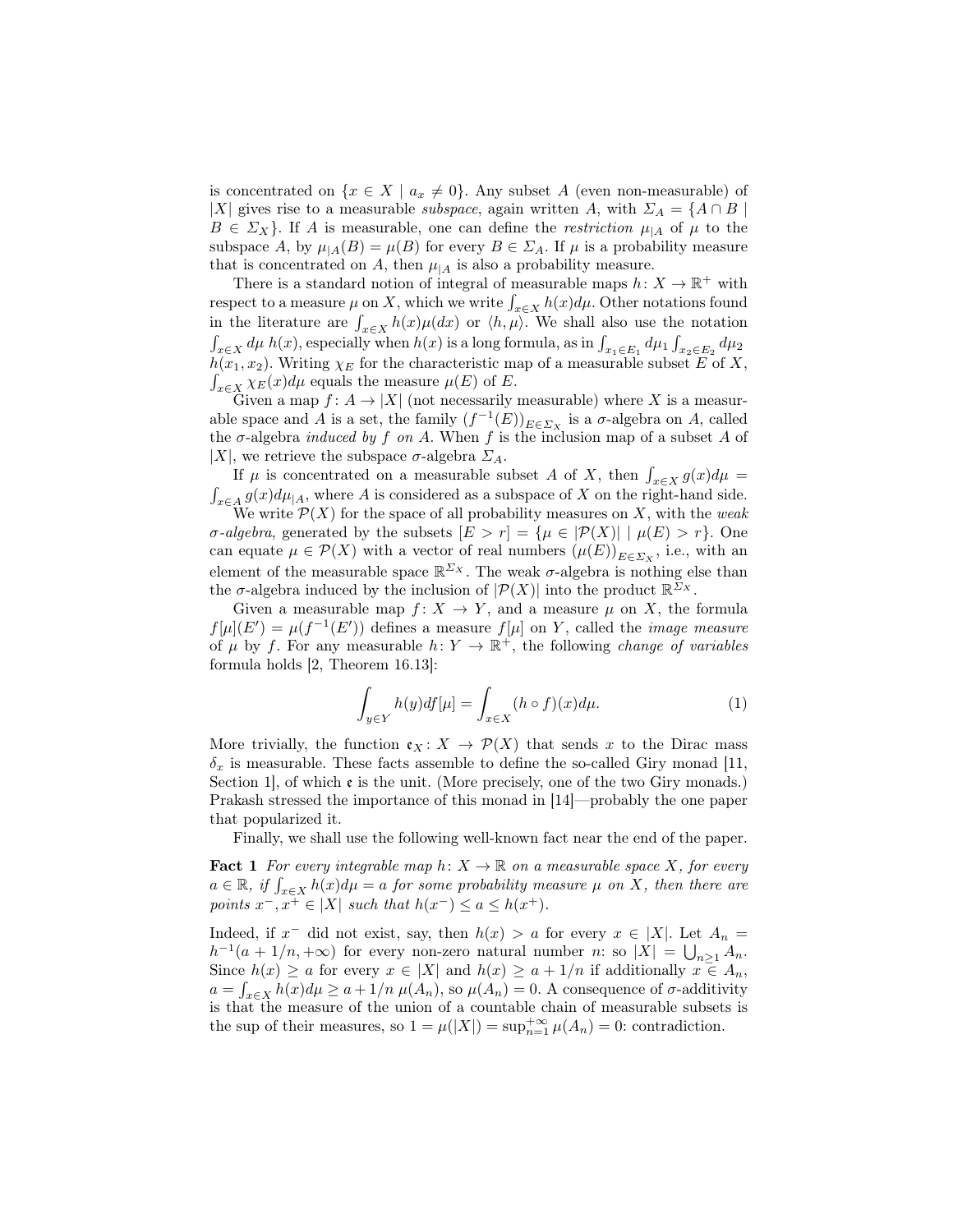Carathéodory's measure extension theorem. The following measure extension theorem, due to Carathéodory, was singled out as "a very useful type of theorem" by Prakash [15, Theorem 18]; see also [2, Theorem 11.3].

A semiring A on a set  $\Omega$  is a collection of subsets of  $\Omega$  that contains the empty set, is closed under binary intersections, and such that the difference  $A \setminus B$ of any two sets  $A, B \in \Omega$  can be written as a finite union of elements of A. A map  $\mu$  is *countably subadditive* on  $\mathcal A$  if and only if for every countable disjoint family of elements  $A_n$  of  $A$  whose union  $A$  is in  $A, \mu(A) \leq \sum_{n \in \mathbb{N}} \mu(A_n)$ .

**Theorem 1 (Carathéodory).** Let  $\Omega$  be a set, and  $\mathcal A$  be a semiring on  $\Omega$ . Every function  $\mu: \mathcal{A} \to [0, +\infty]$  such that  $\mu(\emptyset) = 0$ , that is finitely additive and countably subadditive on  $A$ , extends to a measure on the  $\sigma$ -algebra generated by A. In particular, this is so if  $\mu(\emptyset) = 0$  and  $\mu$  is countably additive on A.

A typical application is  $\Omega = \mathbb{R}$ , A is the semiring of all half-closed intervals [a, b), and  $\mu[a, b] = b - a$ , leading to Lebesgue measure.

The Ionescu-Tulcea Theorem. Let  $Q_n$ ,  $n \in \mathbb{N}$ , be countably many measurable spaces, and assume countably many measurable maps  $g_n$ :  $\prod_{i=0}^{n-1} Q_i \to \mathcal{P}(Q_n)$ . One can think of  $Q_n$  as the space of all possible states of a probabilistic transition system at (discrete) time  $n \in \mathbb{N}$ . Given that at time n we have gone through states  $q_0 \in Q_0, q_1 \in Q_1, \ldots, q_{n-1} \in Q_{n-1}, g_n(q_0, q_1, \cdots, q_{n-1})$  is a probability distribution along which we draw the next state  $q_n$ . The following Ionescu-Tulcea Theorem states that these data define a unique probability measure on infinite paths  $q_0, q_1, \cdots, q_{n-1}, \cdots$ :

**Theorem 2 (Ionescu-Tulcea).** Let  $Q_n$ ,  $n \in \mathbb{N}$ , be measurable spaces, and  $g_* = (g_n: \prod_{i=0}^{n-1} Q_i \to \mathcal{P}(Q_n))_{n \geq 1}$  be measurable maps. For every  $q_0 \in Q_0$ , there is a unique probability measure  $P_{g_*}(q_0)$  on  $\prod_{i=0}^{+\infty} Q_i$  such that:

$$
P_{g_*}(q_0)(\prod_{i=0}^n E_i \times \prod_{i=n+1}^{+\infty} |Q_i|) = \chi_{E_0}(q_0) \int_{q_1 \in E_1} dg_1(q_0) \int_{q_2 \in E_2} dg_2(q_0 q_1) \cdots \int_{q_n \in E_n} dg_n(q_0 q_1 \cdots q_{n-1}).
$$
\n(2)

Moreover,  $P_{g_*}$  defines a measurable map from  $Q_0$  to  $\mathcal{P}(\prod_{i=0}^{+\infty} Q_i)$ .

We consider tuples  $(q_0, q_1, q_2, \dots, q_{n-1})$  as words, and accordingly write them as  $q_0q_1q_2\cdots q_{n-1}$ . The notation  $\int_{q_i\in E_i} d\mu_i h(q_i)$  (where  $\mu_i = g_i(q_0q_1\cdots q_{i-1})$  above) stands for  $\int_{q_i \in Q_i} d\mu_i \chi_{E_i}(q_i) h(q_i)$ , and the rightmost integral in Theorem 2 is an integral of the constant 1, which is standardly omitted—i.e., the rightmost integral is  $\int_{q_n \in Q_n} \chi_{E_n}(q_n) dg_n(q_0q_1q_2 \cdots q_{n-1}) = g_n(q_0q_1q_2 \cdots q_{n-1})(E_n).$ 

There are several small variations on the Ionescu-Tulcea Theorem. Our version is Giry's [11, Theorem 3], except for the fact that Giry considers more general ordinal-indexed sequences of measurable spaces. We will not require that.

The following is needed in the proof of Lemma 2. Lemma 2 looks perfectly obvious, yet requires some effort to prove. Measure theory is full of these.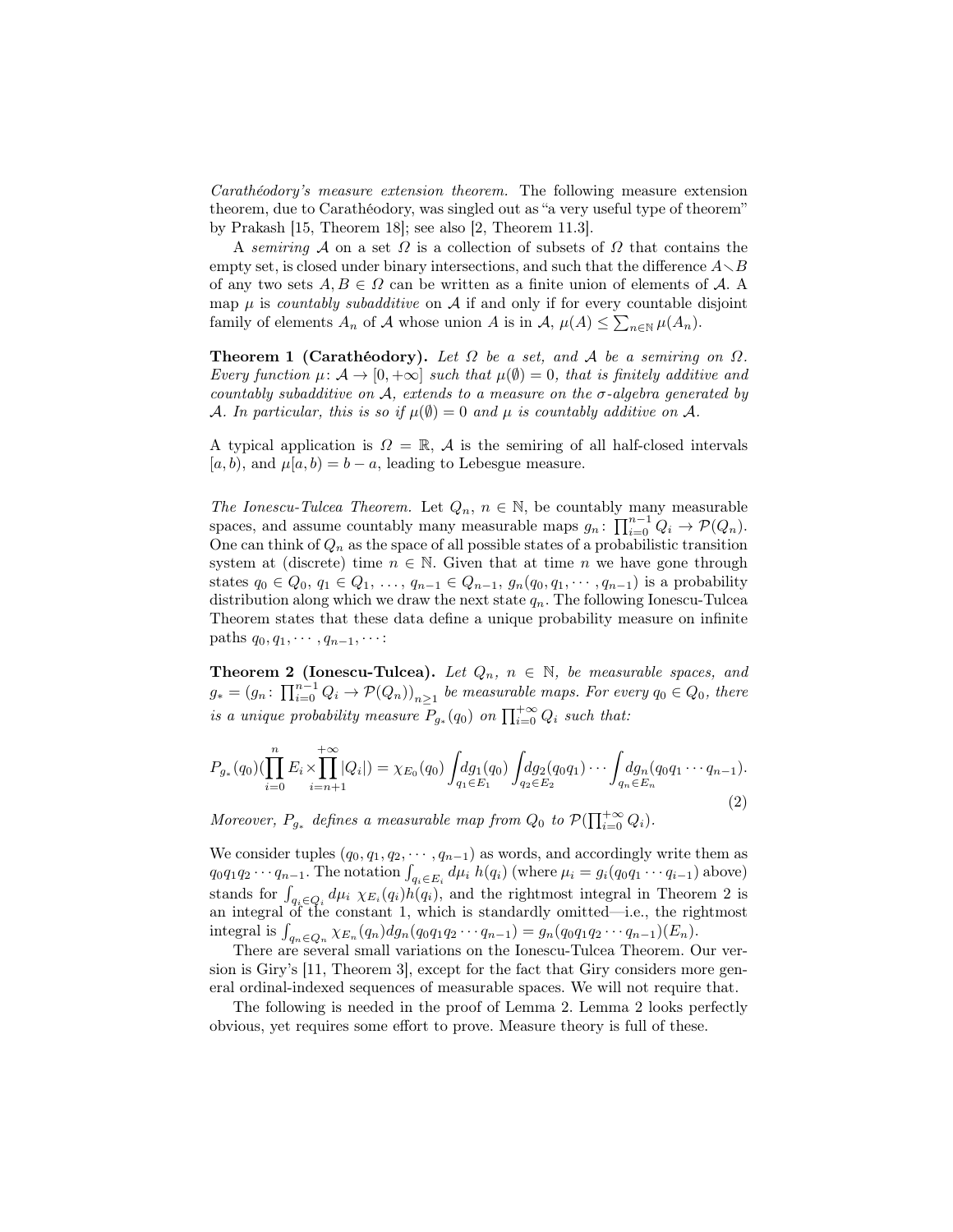**Lemma 1.** Under the assumptions of Theorem 2, for every  $n \in \mathbb{N}$ , and for every measurable map  $h: \prod_{i=0}^{n} Q_i \to \mathbb{R}^+$ , for every  $q \in Q_0$ ,

$$
\int_{q_0 q_1 \cdots \in \prod_{i=0}^{+\infty} Q_i} h(q_0 q_1 \cdots q_n) dP_{g_*}(q)
$$
\n
$$
= \int_{q_1 \in Q_1} dg_1(q) \int_{q_2 \in Q_2} dg_2(qq_1) \cdots \int_{q_n \in Q_n} dg_n(qq_1 q_2 \cdots q_{n-1}) h(qq_1 q_2 \cdots q_{n-1} q_n).
$$
\n(3)

*Proof.* This is true for functions h of the form  $\chi_{\prod_{i=0}^n E_i}$ ,  $E_i \in \Sigma_{Q_i}$ , as one can check by using (2). Let S be the set of measurable subsets  $\mathcal E$  of  $\prod_{i=0}^n Q_i$  such that (3) holds for  $h = \chi_{\mathcal{E}}$ , i.e., such that  $P_{g_*}(q)(\mathcal{E}) = \int_{q_1 \in Q_1} dg_1(q) \int_{q_2 \in Q_2} dg_2(qq_1) \cdots$  $\int_{q_n \in Q_n} dg_n(qq_1q_2\cdots q_{n-1})\chi_{\mathcal{E}}(qq_1q_2\cdots q_{n-1}q_n)$ . S contains all the rectangles, is closed under complements (using  $\chi_{\overline{E}} = 1 - \chi_{\mathcal{E}}$ ), and under countable disjoint unions. For the latter, consider countably disjoint elements  $\mathcal{E}_m$ ,  $m \in \mathbb{N}$ , of S, let  $\mathcal{E} = \bigcup_{m \in \mathbb{N}} \mathcal{E}_m$ , and realize that  $\chi_{\mathcal{E}} = \sup_{m \in \mathbb{N}} \sum_{k=0}^m \chi_{\mathcal{E}_k}$ . The Monotone Convergence Theorem [2, Theorem 16.2] states that integrals of non-negative real functions commute with pointwise suprema of countable chains, so  $P_{g_*}(q)(\mathcal{E}) =$  $\sup_{m\in\mathbb{N}}\sum_{k=0}^{m}\int_{q_1\in Q_1}dg_1(q)\int_{q_2\in Q_2}dg_2(qq_1)\cdots\int_{q_n\in Q_n}dg_n(qq_1q_2\cdots q_{n-1})\chi_{\mathcal{E}_k}(qq_1)$  $q_2 \cdots q_{n-1} q_n = \sum_{m=0}^{+\infty} P_{g_*}(q) (\mathcal{E}_m)$ . It follows that S is a  $\sigma$ -algebra containing the rectangles, and therefore contains  $\varSigma_{\prod_{i=0}^n Q_i}$ .

It follows easily that  $(3)$  holds for step functions  $h$ , i.e., when  $h$  is of the form  $\sum_{k=0}^{m} a_k \chi_{\mathcal{E}_k}$ ,  $m \in \mathbb{N}$ ,  $a_k \in \mathbb{R}^+$ ,  $\mathcal{E}_k$  measurable. Since every measurable map  $h: \prod_{i=0}^{\infty} Q_i \to \mathbb{R}^+$  is the pointwise supremum of a countable chain of step functions (namely  $h_m = \sum_{k=1}^{m2^m} k/2^m \chi_{h^{-1}(k/2^m, +\infty)}, m \in \mathbb{N}$ ), (3) follows by the Monotone Convergence Theorem.

Consider now any family of measurable subsets  $\mathcal{E}_n$  of  $\prod_{i=0}^{n-1} Q_i \times Q_n$ ,  $n \geq 1$ , and assume that for all  $q_0, q_1, \ldots, q_{n-1}, g_n(q_0q_1 \cdots q_{n-1})$  draws  $q_n$  at random so that  $q_0q_1 \cdots q_{n-1}q_n$  is in  $\mathcal{E}_n$ . It seems obvious that what we shall get in the end is an infinite path  $q_0q_1 \cdots q_n \cdots$  such that every finite prefix  $q_0q_1 \cdots q_n$  is in  $\mathcal{E}_n$ . This actually needs a bit of proof. Given a measurable subset E of a product  $A \times B$ , and  $a \in |A|$ , the vertical cut  $E_{|a}$  is the set  $\{b \in |B| \mid (a, b) \in E\}$ . This is measurable as soon as E is [2, Theorem 18.1 (i)].

**Lemma 2.** Under the assumptions of Theorem 2, let  $\mathcal{E}_n$  be measurable subsets of  $\prod_{i=0}^{n-1} Q_i \times Q_n$ ,  $n \geq 1$ , and assume that for all  $q_0q_1 \cdots q_{n-1} \in \prod_{i=0}^{n-1} Q_i$ ,  $g_n(q_0q_1\cdots q_{n-1})$  is concentrated on  $(\mathcal{E}_n)_{|q_0q_1\cdots q_{n-1}}$ .

For every  $q \in Q_0$ ,  $P_{g_*}(q)$  is concentrated on the set  $Path_{\mathcal{E}}$  of infinite paths whose finites prefixes  $q_0q_1 \cdots q_n$  are in  $\mathcal{E}_n$  for every  $n \geq 1$ . If additionally  $\{q\}$ is measurable in  $Q_0$ , then  $P_{g_*}(q)$  is concentrated on the set  $Path_{\mathcal{E}}(q)$  of those infinite paths in Path<sub> $\varepsilon$ </sub> such that  $q_0 = q$ .

*Proof.* First,  $Path_{\mathcal{E}}$  is measurable, as a countable intersection of measurable subsets  $\mathcal{E}_n \times \prod_{i=n+1}^{+\infty} |Q_i|$ . Since  $g_n(q_0q_1 \cdots q_{n-1})$  is concentrated on  $(\mathcal{E}_n)_{|q_0q_1 \cdots q_{n-1}}$ , and the complement of the latter in  $|Q_n|$  is  $(\overline{\mathcal{E}_n})_{|q_0q_1\cdots q_{n-1}}, \int_{q_n\in Q_n}\chi_{(\overline{\mathcal{E}_n})_{|q_0q_1\cdots q_{n-1}}}$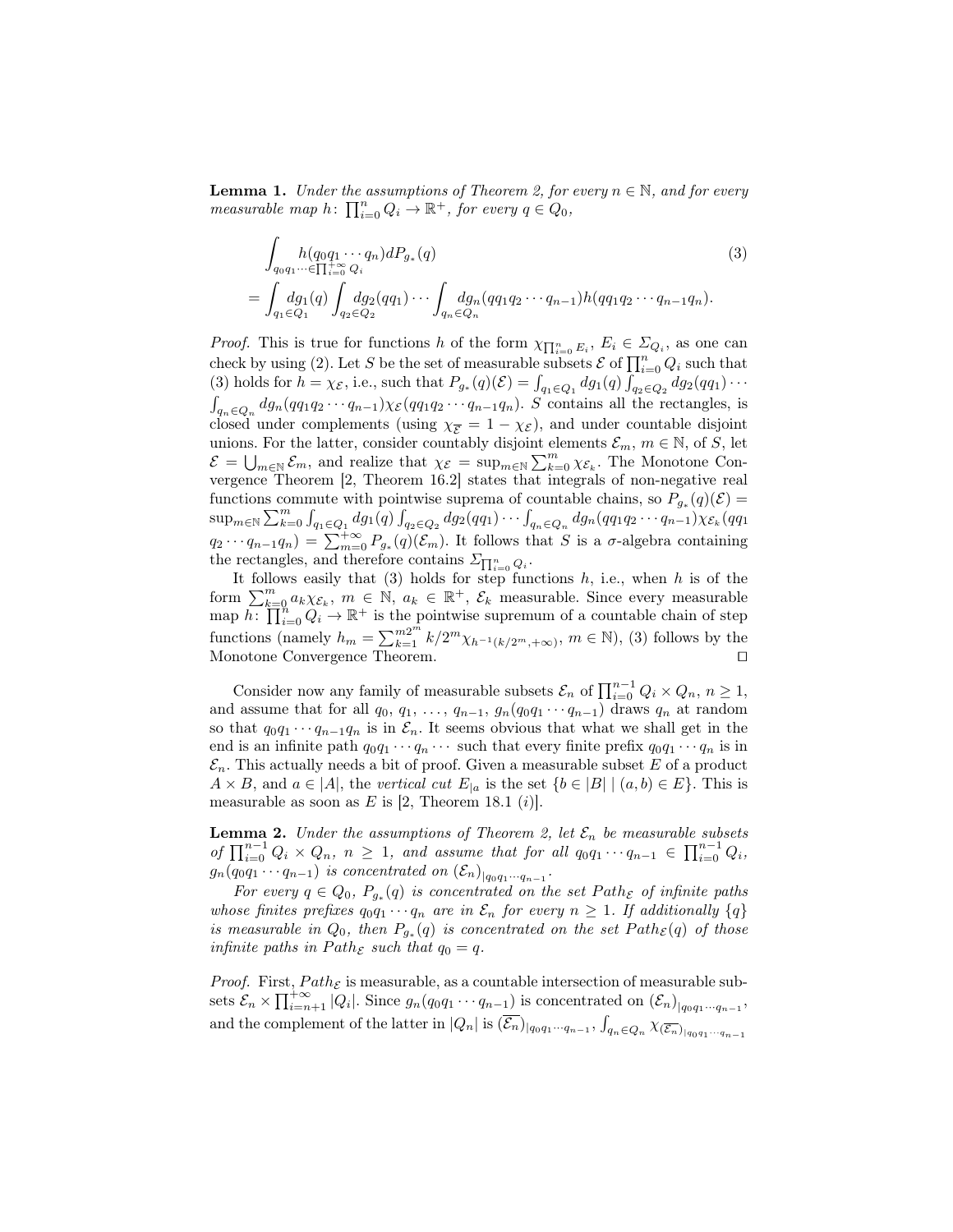$dg_n(q_0q_1 \cdots q_{n-1}) = g_n(q_0q_1 \cdots q_{n-1})((\mathcal{E}_n)_{q_0q_1 \cdots q_{n-1}}) = 0.$  By taking  $h = \chi_{\overline{\mathcal{E}_n}}$  in (3), and realizing that  $\chi_{\overline{\mathcal{E}_n}}(q_0q_1 \cdots q_{n-1}q_n) = \chi_{(\overline{\mathcal{E}_n})_{|q_0q_1\cdots q_{n-1}}}(q_n)$ , we obtain that  $\int_{q_0q_1\cdots\in\Pi_{i=0}^{+\infty}Q_i}\chi_{\overline{\mathcal{E}_n}}(q_0q_1\cdots q_n)dP_{g_*}(q)=0.$  In other words, the  $P_{g_*}(q)$ -measure of the complement of  $\mathcal{E}_n \times \prod_{i=n+1}^{+\infty} |Q_i|$  is zero. As a consequence of  $\sigma$ -additivity, the union of these complements when  $n$  ranges over  $\mathbb N$  has measure that is bounded by the sum of their measures, namely 0. So the complement of  $Path_{\mathcal{E}}$ has  $P_{g_*}(q)$ -measure 0.

For the second claim, if  $\{q\}$  is measurable, then  $P_{g_*}(q)((|Q_0|\leq q) \times \prod_{i=1}^{+\infty} |Q_i|)$ is equal to 0 by (2). The measure of the complement of  $Path_{\mathcal{E}}(q) = Path_{\mathcal{E}} \cap$  $({q} \times \prod_{i=1}^{+\infty} |Q_i|)$  therefore also has  $P_{g_*}(q)$ -measure 0.

#### 3 Drawing Measurable Selections at Random

Before we go to the more complicated case of schedulers, we illustrate our basic technique on random choice of measurable selections of a multifunction. We believe this has independent interest.

A multifunction from a set A to a set B is a map F from A to  $\mathbb{P}^*(B)$ , the non-empty powerset of  $B$ . We say that  $F$  is *measurable* if and only if its graph  $\operatorname{Gr} F = \{(x, y) \mid y \in F(x)\}\$ is a measurable subset of  $X \times Y$ . This is one of the many possible notions of measurability for relations, see [12]. The set  $F(x)$  is exactly the vertical cut  $(\text{Gr } F)|_x$ , showing that for a measurable multifunction,  $F(x)$  is a (non-empty) measurable subset of B (see comment before Lemma 2).

A selection for a multifunction F is a map  $f: A \to B$  such that  $f(x) \in F(x)$ for every  $x \in A$ . Every multifunction has a selection: this is the Axiom of Choice. In measure theory, we would like  $f$  to be measurable as well. Theorems guaranteeing the existence of measurable selections for certain multifunctions are called measurable selection theorems. There are many of them (see Wagner [18], or Doberkat [8]), but one should remember that measurable multifunctions do not have measurable selections in general: Blackwell showed that there is a multifunction from [0, 1] to Baire space  $\mathbb{N}^{\mathbb{N}}$  whose graph is closed (hence measurable) but has no measurable selection [3] (see also Example 5.1.7 of [17]).

Given two measurable spaces X and Y, let us write  $\langle X \rightarrow Y \rangle$  for the space of all measurable maps from X to Y, with the weak  $\sigma$ -algebra. The latter is by definition the subspace  $\sigma$ -algebra, induced by the inclusion of  $|\langle X \rightarrow Y \rangle|$  into the product space  $Y^{|X|}$ . In other words, this is the smallest  $\sigma$ -algebra that makes the maps  $\varphi \in \langle X \to Y \rangle \mapsto \varphi(x)$  measurable, for every  $x \in |X|$ .

More generally, given a multifunction  $F: |X| \to \mathbb{P}^*(|Y|)$ , we also consider the subspace  $Sel(F)$  of  $\langle X \rightarrow Y \rangle$  of all measurable selections of F, with the induced σ-algebra. (Beware that  $Sel(F)$  need not be a measurable subset of  $\langle X \rightarrow Y \rangle$ .) We again call the latter the *weak*  $\sigma$ -*algebra*, on this subset. In each case, the weak  $\sigma$ -algebra is generated by subsets that we write  $[x \to E]$ , with  $x \in X$ and  $E \in \Sigma_Y$ , and defined as those measurable functions, resp. those measurable selections of  $F$ , that map  $x$  into  $E$ .

Assume now a measurable map  $g: X \to \mathcal{P}(Y)$  such that, for every  $x \in |X|$ ,  $g(x)$  is concentrated on  $F(x)$ . For each  $x \in |X|$ , pick an element  $f(x)$  in  $F(x)$  with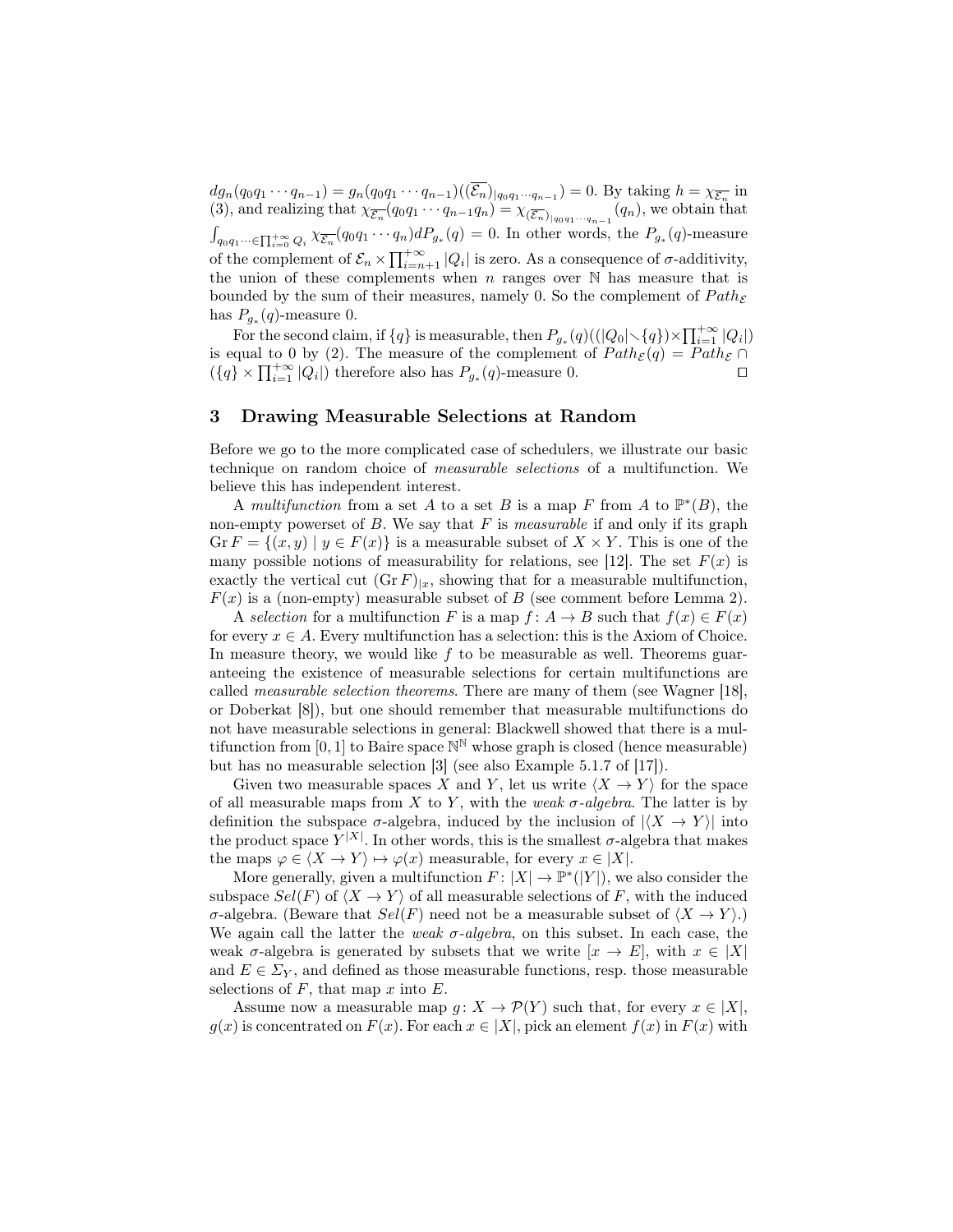probability  $g(x)$ . The function f is a selection of F, but will not be measurable in general. Can we pick f at random so that f is measurable and  $f(x)$  is drawn with probability  $g(x)$ ? This is the question we answer in the affirmative here.

The problem looks similar to the construction of Wiener measure, a model of Brownian motion, where we would like to draw a map from R to some topological space at random, and this map should be continuous [2, Section 37]; or to the construction of Skorokhod's J1 topology, which allows one to make sense of random càdlàg functions. Our solution will be simpler, though: measurability is easier to enforce than continuity or being càdlàg.

One can explain the problem in terms of independence [2, Section 5]. Let us remind the reader that independence is not pairwise independence. Consider for example two independent random bits  $b_1$  and  $b_2$ , and the random variable  $b_3 = b_1 \oplus b_2$ , where  $\oplus$  is exclusive-or. These random variables are pairwise independent, meaning that any pair among them is formed of independent random variables. However, they are not independent, since given the value of any two, one obtains the third one in a deterministic way. In our case, if we are to draw a measurable map f at random, then the random infinite tuple  $(f(x))_{x \in |X|}$  cannot be a collection of independent random variables. However, the results below essentially say that we can choose f measurable at random, in such a way that all *countable* sequences  $(f(x_n))_{n\in\mathbb{N}}$  are independent.

A general way to draw several values at random, independently, is to draw them with respect to a product measure. The following says that product measures exists not only for finite products but also for countable products of probability measures. This is well-known, and can even be extended to uncountable products: this is the Łomnick-Ulam Theorem [13, Corollary 5.18].

**Lemma 3.** Let  $\mu_n$  be probability measures on the measurable spaces  $X_n$ ,  $n \in \mathbb{N}$ . There is a unique probability measure  $\mu$ , written  $\bigotimes_{n\in\mathbb{N}}\mu_n$ , on  $\prod_{n\in\mathbb{N}}X_n$  such that  $\mu(\bigcap_{i\in I}\pi_i^{-1}(E_i))=\prod_{i\in I}\mu_i(E_i)$  for every finite subset I of  $\mathbb N,$  and all measurable subsets  $E_i$  of  $X_i$ ,  $i \in I$ .

*Proof.* Apply Ionescu-Tulcea's Theorem 2 to  $Q_0 = \{*\}$ ,  $Q_{n+1} = X_n$ , let  $g_n$  be the constant map  $g_n(q_0q_1\cdots q_{n-1}) = \mu_n$ , and note that for every finite set I,  $\bigcap_{i\in I}\pi_i^{-1}(E_i)$  is just the product  $\prod_{i=0}^n E_i \times \prod_{i=n+1}^{+\infty} |Q_i|$ , for some n large enough, and where we extend the notation  $E_i$  to denote  $|Q_i|$  for  $i \notin I$ .

We shall use the following general technique to construct measurable maps.

**Lemma 4 (Patching).** Let X, Y be measurable spaces,  $(E_i)_{i \in I}$  be a countable partition of |X| in measurable subsets  $(I \subseteq \mathbb{N})$ , and  $(f_i)_{i \in I}$  be a matching family of measurable maps from  $E_i$  to Y. The patch  $f: X \to Y$ , defined as mapping every  $x \in E_i$  to  $f_i(x)$ , is a measurable map.

*Proof.* Categorically, this follows from the fact that X is the coproduct  $\sum_{i\in I} E_i$ . Alternatively,  $f^{-1}(E) = \bigcup_{i \in I} (f_i^{-1}(E) \cap E_i)$  is measurable as soon as E is.  $\Box$ 

As an application, we show that a measurable multifunction  $F$  that has a measurable selection must have plenty of measurable selections. Precisely, we can fix their values, arbitrarily, at countably many arguments: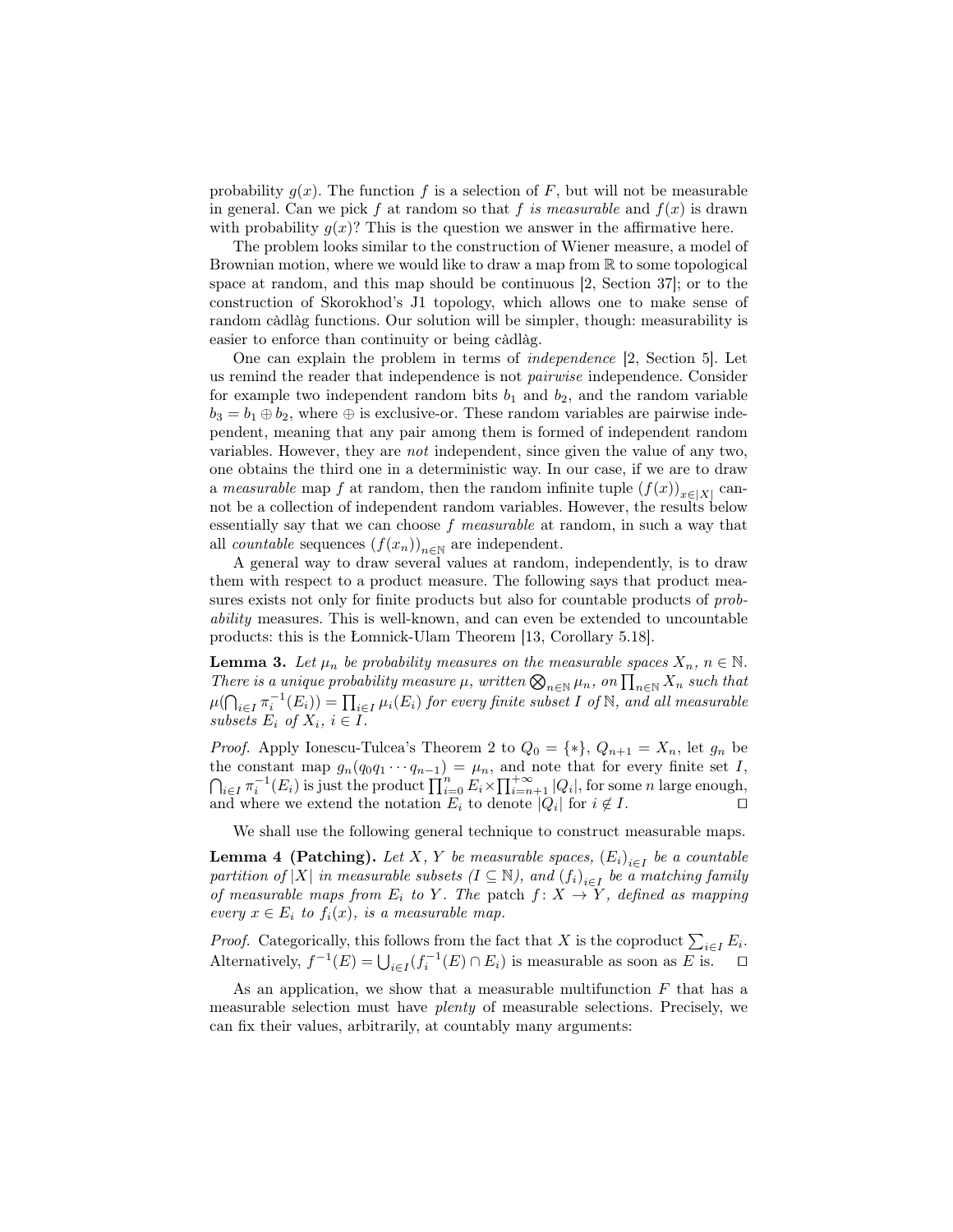**Lemma 5.** Let X, Y be measurable spaces,  $F: X \to \mathbb{P}^*(Y)$  be a measurable multifunction with a measurable selection  $f$ ,  $(x_i)_{i \in I}$  be countably many points in Matterial distribution which is measurable selection  $f$ ,  $(x_i)_{i \in I}$  or countably many points in  $X$   $(I \subseteq \mathbb{N})$ , and  $y_i$  be an element of  $F(x_i)$  for every  $i \in I$ . Write  $\vec{y}$  for  $(y_i)_{i \in I}$ .

There is a measurable selection  $f_{\vec{y}}$  of F such that  $f_{\vec{y}}(x_i) = y_i$  for every  $i \in I$ . Moreover, we can choose  $f_{\vec{y}}$  in such a way that the mapping  $\vec{y} \mapsto f_{\vec{y}}$  is itself a measurable map from  $\prod_{i \in I} F(x_i)$  to  $Sel(F)$ .

*Proof.* Without loss of generality, assume that I is  $\mathbb N$ , or an initial segment  $\{0, 1, \ldots, n-1\}$  of N. Similarly to vertical cuts, we may define horizontal cuts of  $\text{Gr}(F)$  at y, namely  $\{x \in X \mid y \in F(x)\}\$ , and they are measurable as well. Write  $F^{-1}(y)$  for such a vertical cut. Define  $E_i$ , for each  $i \in I$ , as  $F^{-1}(y_i)$  $\bigcup_{j=0}^{i-1} F^{-1}(y_j)$ . Together with  $E_{\infty} = |X| \setminus \bigcup_{i \in I} E_i$ , they form a partition of  $|X|$ in measurable subsets. Define  $f_i$  as the constant map on  $E_i$  equal to  $y_i$  for  $i \in I$ , and  $f_{\infty}$  as the restriction of f to  $E_{\infty}$ , then form their patch  $f_{\vec{y}}$ , using Lemma 4. It is plain to see that  $f_{\vec{v}}$  is a selection of F, and  $f_{\vec{v}}$  is measurable.

To show that  $\vec{y} \mapsto f_{\vec{y}}$  is itself measurable, we must show that the set A of tuples  $\vec{y}$  such that  $f_{\vec{y}} \in [x \to E]$  is measurable, for  $x \in |X|$  and  $E \in \Sigma_Y$ . For convenience, write  $E_i(\vec{y})$  for the set we called  $E_i$  above, and similarly with  $E_{\infty}$ . Let  $E'_i$  be the set of tuples  $\vec{y} \in \prod_{i \in I} F(x_i)$  such that  $y_i \in F(x)$  and  $y_j \notin F(x)$ for every j,  $0 \le j < i$ .  $E'_i$  is measurable since  $F(x)$  is measurable:  $E'_i$  is just the is the correction of  $\prod_{j=0}^{i-1} (F(x_j) \setminus F(x)) \times (F(x_i) \cap F(x)) \times \prod_{j \in I, j>i} F(x_j)$ . Also,  $\vec{y} \in E'_i$  if and only if  $x \in E_i(\vec{y})$ . Write  $\pi_i$  for ith projection. Since  $f_{\vec{y}}(x) \in E$  if and only if there is an  $i \in I$  such that  $x \in E_i(\vec{y})$  and  $y_i \in E$ , or for every  $i \in I$ ,  $x \notin E_i(\vec{y})$  and  $f(x) \in E$ , it follows that  $A = (\bigcup_{i \in I} E'_i \cap \pi_i^{-1}(E))$  if  $f(x) \notin E$ , and  $A = (\bigcup_{i \in I} E'_i \cap \pi_i^{-1}(E)) \cup (\bigcap_{i \in I} \overline{E'_i})$  otherwise. In any case, A is measurable.  $\Box$ 

Theorem 3 is the keystone of our construction, and allows us to provide foundations to the notion of a random measurable selection.

**Theorem 3.** Let X, Y be two measurable spaces, and  $F: X \to \mathbb{P}^*(Y)$  be a measurable multifunction with a measurable selection. Let also  $g: X \to \mathcal{P}(Y)$  be a measurable map such that, for every  $x \in X$ ,  $g(x)$  is concentrated on  $F(x)$ .

There is a unique probability measure  $\varpi_g$  on the space Sel(F) of measurable selections of F such that  $\varpi_g(\bigcap_{i=1}^n [x_i \to E_i]) = \prod_{i=1}^n g(x_i)(E_i)$  for every finite collection of pairwise distinct points  $(x_i)_{1 \leq i \leq n}$  of X and of measurable subsets  $(E_i)_{1 \leq i \leq n}$  of Y.

Before we prove it, we note the following consequence. Proposition 1 can also be seen as a partial implementation of the Chatterjee-Doyen-Gimbert-Henzinger idea of the introduction in the Markovian case: given a (Markovian) randomized scheduler g, draw (Markovian) pure schedulers f at random so that  $f(x)$  is drawn with probability  $g(x)$ .

**Proposition 1.** Under the assumptions of Theorem 3, let  $h: Y \to \mathbb{R}^+$  be a measurable map, and x be a point of  $X$ , then:

$$
\int_{f \in Sel(F)} h(f(x)) d\varpi_g = \int_{y \in Y} h(y) dg(x).
$$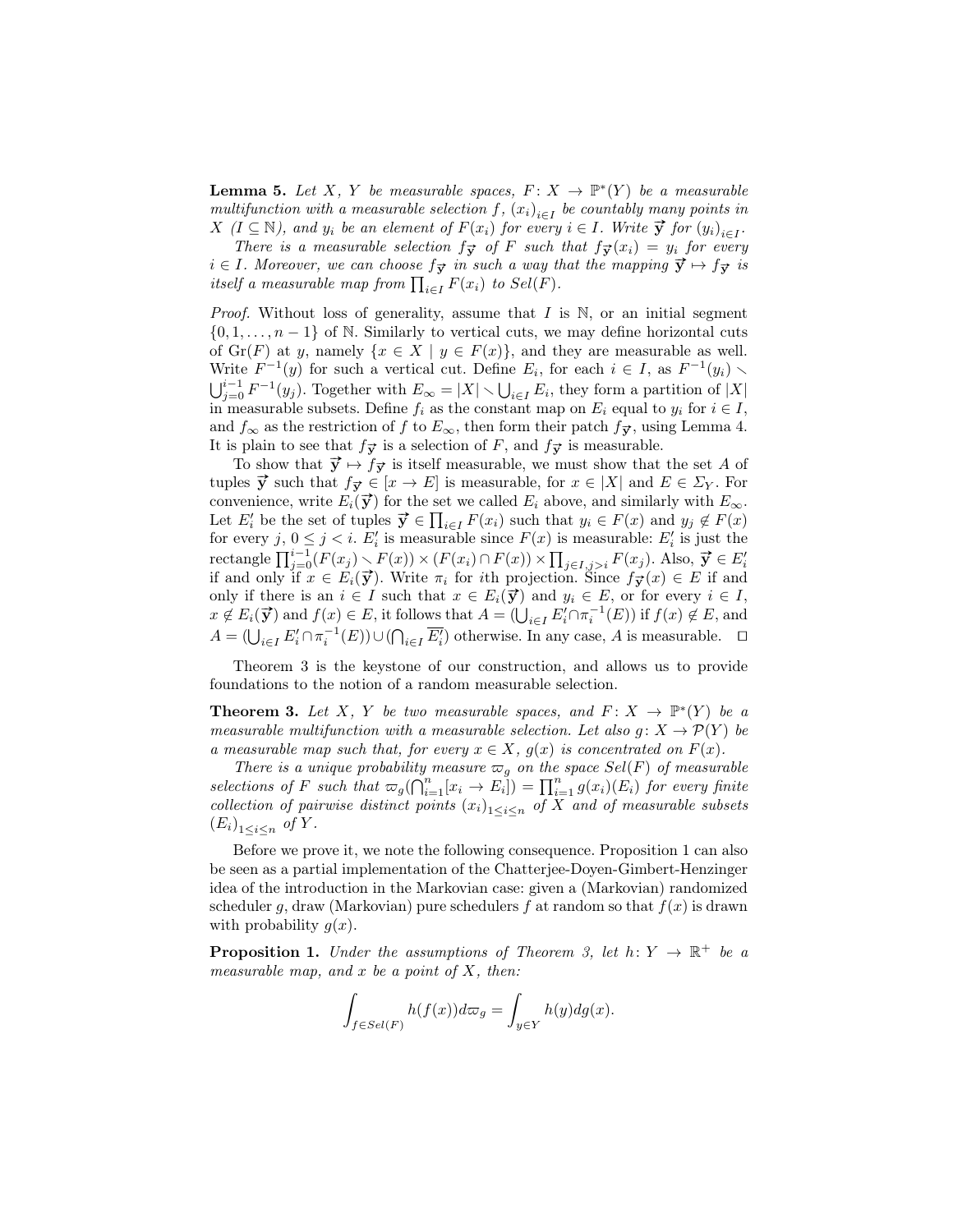*Proof.* Let  $\alpha_x$  be the measurable map  $f \in Sel(F) \rightarrow f(x)$ . By the change of variables formula (1),  $\int_{f \in Sel(F)} h(f(x)) d\varpi_g = \int_{y \in Y} h(y) d\alpha_x [\varpi_g]$ . Now note that  $\alpha_x[\varpi_g](E) = \varpi_g(\alpha_x^{-1}(E)) = \varpi_g([x \to E]) = g(x)(E)$ , so  $\alpha_x[\varpi_g] = g(x)$ .  $\Box$ 

Proof (of Theorem 3). We use Carathéodory's measure extension Theorem 1. Let A be the semiring of subsets of the form  $\bigcap_{i=1}^n [x_i \to E_i]$  given in the statement of the Lemma. To check that this is a semiring, consider any two sets  $A$  and  $B$  of this form. We must show that  $A \setminus B$  is a finite union of elements of A. We may write A as  $\bigcap_{i=1}^n [x_i \to E_i], B$  as  $\bigcap_{j=1}^m [x'_j \to E'_i].$  Then  $A \setminus B$  is the finite union of the sets  $A_j$ ,  $1 \leq j \leq m$ , defined by: if  $x'_j = x_k$  for some (unique)  $k, 1 \leq k \leq n$ , then  $A_j = \bigcap_{\substack{i=1 \ i \neq j}}^n [x_i \to E_i] \cap [x_k \to E_i \setminus E_j^j],$  else  $A_j = \bigcap_{i=1}^n [x_i \to E_i] \cap [x_j^j \to \Omega \setminus E_j^j].$ 

Note that A generates the weak  $\sigma$ -algebra on  $Sel(F)$ , by definition. Assume there is a map  $\mu: \mathcal{A} \to [0, +\infty]$  that satisfies the formula given in the statement of the Lemma:  $\mu(\bigcap_{i=1}^n [x_i \to E_i]) = \prod_{i=1}^n g(x_i)(E_i)$ . For now, this is an assumption, not a definition. For it to be a definition, we would need to check that this is unambiguous: if  $\bigcap_{i=1}^n [x_i \to E_i] = \bigcap_{j=1}^m [x'_j \to E'_j]$ , we should verify that  $\prod_{i=1}^n g(x_i)(E_i) = \prod_{j=1}^m [x'_j \to E'_j]$ . This will be easier to prove later. Until then, we concentrate on the more interesting question of  $\sigma$ -additivity.

Let  $A_k = \bigcap_{i \in I_k} [x_{ki} \to E_{ki}], k \in \mathbb{N}$ , be a countable family of disjoint elements of A whose union is some element A of A again, where each index set  $I_k$  is finite. We must show that  $\mu(A) = \sum_{k=0}^{+\infty} \mu(A_k)$ .

There is a simple trick to prove this: we exhibit a measure  $(s_J[\mu_J]$  below) that coincides with  $\mu$  on A and each  $A_k$ ,  $k \in \mathbb{N}$ . We shall call this the *Lomnick-Ulam* trick, since this also subtends the classical proof of the Łomnick-Ulam theorem.

Observe that the set of points  $(x_{ki})_{k \in \mathbb{N}, i \in I_k}$  is countable. For each countable set J of points of X, let  $s_J: \prod_{x \in J} F(x) \to Sel(F)$  be the map  $\vec{y} \mapsto f_{\vec{y}}$  given in Lemma 5. Let  $\mu_J$  be the product probability measure  $\bigotimes_{x \in J} g(x)$  on  $\prod_{x \in J} F(x)$ , as given in Lemma 3.

By definition,  $s_J[\mu_J](\mathcal{E}) = \mu_J(s_J^{-1}(\mathcal{E}))$  for every measurable subset  $\mathcal E$  of  $Sel(F)$ . In particular, if J contains all the points  $x_1, \ldots, x_n$ , then  $s_J[\mu_J](\bigcap_{i=1}^n [x_i])$  $\forall E_i(Y)$ . In particular, if y contains an the points  $x_1, \ldots, x_n$ , then  $s_J[\mathcal{W}_J] \setminus [i=1] \setminus s_I$ <br>  $\rightarrow E_i]$  =  $\mu_J\{\vec{y} \in \prod_{x \in J} F(x) \mid \forall i, 1 \le i \le n \cdot y_{x_i} \in E_i\}$  (since  $s_J(\vec{y})(x_i) =$  $f_{\vec{y}}(x_i) = y_{x_i}$ , where we agree to write the tuple  $\vec{y}$  with indices in J, namely, as  $(y_x)_{x\in J}$  =  $\mu_J(\bigcap_{i=1}^n \pi_{x_i}^{-1}(E_i))$ . By definition of  $\mu_J$ , this is equal to  $\prod_{i=1}^n g(x_i)(E_i)$ , hence to  $\mu(\bigcap_{i=1}^n [x_i \to E_i]).$ 

In other words,  $s_J[\mu_J]$  coincides with  $\mu$  on all subsets of A of the form  $\bigcap_{i=1}^n [x_i \to E_i]$  where every  $x_i$  is in J. It is certainly not the case in general that  $s_J[\mu_J]$  and  $\mu$  coincide! The condition that every  $x_i$  is in J is crucial. This condition is satisfied by A and every  $A_k$ ,  $k \in \mathbb{N}$ , provided we take  $J = (x_{ki})_{k \in \mathbb{N}, i \in I_k}$ . Since  $s_J[\mu_J]$  is  $\sigma$ -additive, the equation  $\mu(A) = \sum_{k=0}^{+\infty} \mu(A_k)$  holds.

This construction also shows that  $\mu$  indeed exists, something we had deferred the verification of. The problem was to show that if  $\bigcap_{i=1}^n [x_i \to E_i] =$  $\bigcap_{j=1}^m [x'_j \to E'_j]$  then  $\prod_{i=1}^n g(x_i)(E_i) = \prod_{j=1}^m [x'_j \to E'_j]$ . Take  $J = \{x_1, \dots, x_n\}$  ${x'_1,\dots, x'_m}$ . The inverse image by  $s_j$  of the set  $\bigcap_{i=1}^n [x_i \to E_i] = \bigcap_{j=1}^m [x'_j \to E_j]$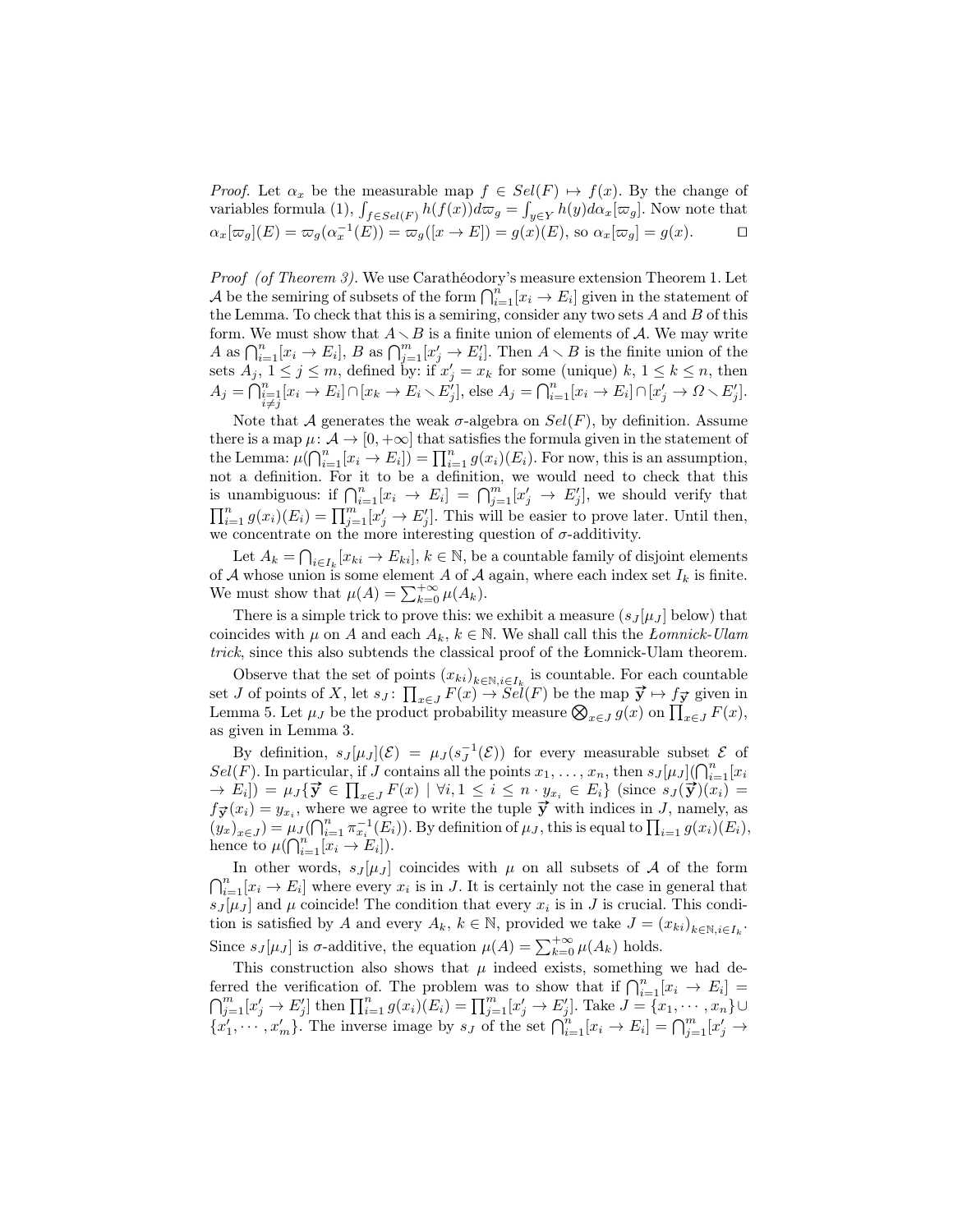$E'_j$  is equal to  $\bigcap_{i=1}^n \pi_{x_i}^{-1}(E_i) = \bigcap_{j=1}^m \pi_{x'_j}^{-1}(E'_j)$ , and its  $\mu_J$ -measure is  $\prod_{i=1}^n g(x_i)$  $(E_i) = \prod_{j=1}^m [x'_j \to E'_j],$  by definition of the product probability measure.

The existence of  $\overline{\omega}_q$  follows directly from Carathéodory's theorem. It is clear that it is a probability measure. Uniqueness follows from the fact that probability measures are uniquely determined by their values on any  $\pi$ -system that generates the  $\sigma$ -algebra [2, Theorem 3.3]. A  $\pi$ -system is a collection of sets that is closed under binary intersections, and certainly  $A$  qualifies, as a semiring.  $\square$ 

## 4 IT Automata

Consider the following simple form of non-deterministic automaton, which we call an IT automaton (for Ionescu-Tulcea automaton): a tuple  $(Z, \Lambda, F)$  where Z, A are measurable spaces, and  $F: Z\Lambda^* \to \mathbb{P}^*(\Lambda)$  is a measurable multifunction with a measurable selection. Z can be thought as a space of input values,  $\Lambda$ as a space of states, and  $F$  as a generalized transition relation, which given a finite history  $z\lambda_1 \cdots \lambda_n$  produces a non-empty set  $F(z\lambda_1 \cdots \lambda_n)$  of possible next states. The idea is that the system starts with some input value z, goes to the first state  $\lambda_1 \in F(z)$ , then to a second state  $\lambda_2 \in F(z\lambda_1), \ldots$ , to an nth state  $\lambda_n \in F(z\lambda_1 \cdots \lambda_{n-1}),$  and so on. In other words, IT automata are just like non-deterministic automata, except on possibly infinite state spaces and with a history-dependent transition relation.

We use the notation  $\Lambda^*$  for the space of all finite words on the alphabet  $\Lambda$ , which we equate with the countable coproduct  $\sum_{n\in\mathbb{N}} \Lambda^n$ . We also write  $ZA^*$ instead of  $Z \times \Lambda^*$ , and will more generally drop the  $\times$  symbol in cases where this is not ambiguous. Accordingly, we write  $z\lambda_1 \cdots \lambda_n$  in word notation, instead of as the tuple  $(z, \lambda_1, \dots, \lambda_n)$ . We have already done so before.

Since an IT automaton starting from input value z will produce infinitely many states  $\lambda_1, \ldots, \lambda_n$ , it is natural to study the space  $ZA^{\mathbb{N}}$  of *infinite paths* of the automaton, where  $\Lambda^{\mathbb{N}}$  is the product of countably infinitely many copies of Λ. (This is written  $Λ^ω$  in language theory.) The σ-algebra on  $ZA^N$  is generated by so-called *cylinders*, which are exactly the products  $X_0A_1A_2 \ldots A_nA^{\mathbb{N}}$  with  $X_0 \in \Sigma_Z$  and  $\Lambda_i \in \Sigma_{\Lambda}$ ,  $1 \leq i \leq n$ , and  $n \in \mathbb{N}$ .

A randomized scheduler for such an IT automaton is a measurable map  $g: Z\Lambda^* \to \mathcal{P}(\Lambda)$  such that  $g(z\lambda_1 \cdots \lambda_n)$  is concentrated on  $F(z\lambda_1 \cdots \lambda_n)$  for every  $z\lambda_1 \cdots \lambda_n \in Z\Lambda^*$ .

Given a measurable subset  $\mathcal E$  of  $ZA^{\mathbb N}$ , and an input value  $z \in |Z|$ , the probability that the induced infinite path lies in  $\mathcal{E}$ , where  $\lambda_n$  is chosen at random with probability  $g(z\lambda_1 \cdots \lambda_{n-1})$  at each step, is given by Theorem 2, with  $Q_0 = Z\Lambda^*$ ,  $Q_i = \Lambda$  for every  $i \geq 1$ , and letting  $g_n$  be the restriction of g to  $Z\Lambda^{n-1}$ . Explicitly:

**Proposition 2.** Let Z,  $\Lambda$  be two measurable spaces, and  $g: Z\Lambda^* \to \mathcal{P}(\Lambda)$  be a measurable map. There is a unique map  $P_q: Z\Lambda^* \to \mathcal{P}(ZA^{\mathbb{N}})$  such that  $P_q(w)(X_0)$  $A_1 A_2 \cdots A_n \cdots A_{n+m} A^{\mathbb{N}}$  is equal to:

$$
\chi_{X_0}(z)\chi_{A_1}(\lambda_1)\cdots\chi_{A_n}(\lambda_n)\int_{\lambda_{n+1}\in A_{n+1}}\!\!\!dg(w)\int_{\lambda_{n+2}\in A_{n+2}}\!\!\!dg(w\lambda_{n+1})\cdots\int_{\lambda_{n+m}\in A_{n+m}}\!\!\!dg(w\lambda_{n+1}\cdots\lambda_{n+m-1})
$$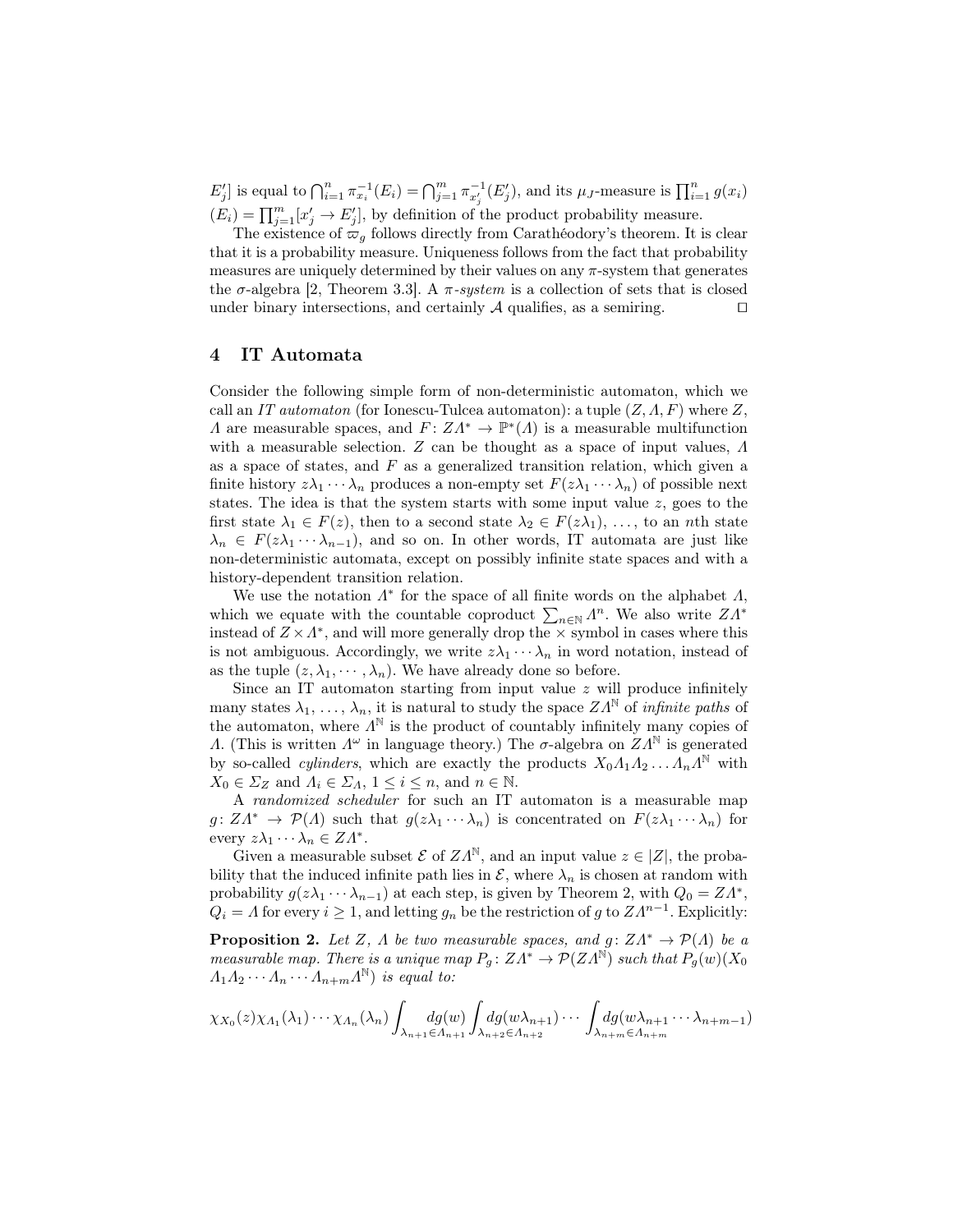for all measurable subsets  $X_0$  of Z,  $\Lambda_i$  of  $\Lambda$  ( $1 \leq i \leq m$ ,  $n \leq m$ ), and elements  $w = z\lambda_1 \cdots \lambda_n \in Z\Lambda^*$ . Moreover,  $P_g$  is measurable.

A pure scheduler for the IT automaton  $(Z, \Lambda, F)$  is just a measurable selection of F: given the history  $z\lambda_1 \cdots \lambda_{n-1}$ , pick a next state  $\lambda_n$  from  $F(z\lambda_1 \cdots \lambda_{n-1})$ .

Given a pure scheduler f, define  $\tilde{f}: Z\Lambda^* \to Z\Lambda^{\mathbb{N}}$  so that  $\tilde{f}(z\lambda_1 \cdots \lambda_n)$  is the unique infinite path that we obtain by starting with the history  $z\lambda_1 \cdots \lambda_n$  and repeatedly computing next states, using  $f: f(z\lambda_1 \cdots \lambda_n) = z\lambda_1 \cdots \lambda_n \lambda_{n+1} \cdots \lambda_{n+m} \cdots$ where  $\lambda_{n+k+1} = f(z\lambda_1 \cdots \lambda_n \lambda_{n+1} \cdots \lambda_{n+k}),$  for every  $k \in \mathbb{N}$ .

One might think of doing the following. Fix an IT automaton  $(Z, \Lambda, F)$ , and a randomized scheduler g for this automaton. Pick a pure scheduler  $f$  at random, with respect to the probability measure  $\varpi_q$  given by Theorem 3, and show that the probability that  $f(z)$  falls into any given measurable set  $\mathcal E$  of infinite paths is equal to the probability  $P_g(z)(\mathcal{E})$  given in Proposition 2. We did the computation, and checked that this indeed holds... except this is all wrong! This does not make sense unless the map  $f \mapsto f(z)$  (for  $z \in |Z|$  fixed) is measurable. We cannot dismiss the problem: this is the central question here.

To state it another way, the weak  $\sigma$ -algebra on the space of pure schedulers has to be replaced by a larger one: the weak  $\sigma$ -algebra on the set  $|Sel(F)|$  of pure schedulers is the smallest that makes every map  $f \in |Sel(F)| \mapsto f(z\lambda_1 \cdots \lambda_n)$ measurable, for every  $z\lambda_1 \cdots \lambda_n \in Z\Lambda^*$ . We write  $\widetilde{Sel}(F)$  for  $|Sel(F)|$  with the weak  $\sigma$ -algebra.

For  $w = z\lambda_1 \cdots \lambda_n \in Z\Lambda^*$ , and a measurable subset  $\mathcal E$  of  $\Lambda^{\mathbb N}$ , let us write  $w\mathcal E$ for  $\{z\} \times \{\lambda_1\} \times \cdots \times \{\lambda_n\} \times \mathcal{E}$ . The weak  $\sigma$ -algebra is generated by the sets  $[w \to \infty \mathcal{E}]$ , defined as the set of pure schedulers f such that  $\tilde{f}(w) \in w\mathcal{E}$ .

We wish to define our probability measure  $\tilde{\omega}_g$  on pure schedulers f by saying that the probability that  $f(w) \in w\mathcal{E}$  (for any fixed w,  $\mathcal{E}$ ) is exactly  $P_g(w)(\mathcal{E}),$ where  $P_g$  is given in Proposition 2: namely,  $\tilde{\omega}_g([w \overset{\sim}{\to} w\mathcal{E}]) = P_g(w)(\mathcal{E})$ . That cannot be enough to define  $\tilde{\omega}_g$ , and we need to at least define  $\tilde{\omega}_g(\hat{\bigcap}_{i=1}^n[w_i \rightarrow w_i \mathcal{E}_i])$  for all finite intersections of sets  $[w_i \rightarrow w_i \mathcal{E}_i]$ . Now there is a big difference  $w_i \mathcal{E}_i$ ) for all finite intersections of sets  $[w_i \stackrel{\sim}{\rightarrow} w_i \mathcal{E}_i]$ . Now there is a big difference<br>with the case of random mossurable selections (Section 3): the choices we make with the case of random measurable selections (Section 3): the choices we make for  $f(w_i)$  for different indices i cannot in general be independent. Indeed, imagine we have chosen  $f(w_i)$ , for some i, to be  $w_i \lambda_{n+1} \cdots \lambda_{n+m} \cdots$ : then we have no choice for  $f(w_i\lambda_{n+1})$ , and also for  $f(w_i\lambda_{n+1}\lambda_{n+2}), \ldots$ , which must all be equal to  $w_i \lambda_{n+1} \cdots \lambda_{n+m} \cdots$ . This is the *consistency* condition mentioned in the proof of Proposition 3 below: in general, if we have chosen  $\tilde{f}(w_i)$  as  $w_i\omega_i$  for some  $\omega_i \in \Lambda^{\mathbb{N}}$ , and later we need to choose  $\widetilde{f}(w_j)$  where  $w_i$  is a prefix of  $w_j$ , and  $w_j$ is a prefix of  $w_i \omega_i$ , then we must choose it as  $f(w_j) = w_i \omega_i$ .

We still proceed in a manner similar to Section 3. We now need an extra assumption: say that measurable space  $X$  has measurable diagonal if and only if the diagonal  $\Delta = \text{Gr}(=) = \{(x, x) \mid x \in |X|\}$  is measurable in  $X \times X$ . Dravecky [9, Theorem 1] shows a number of equivalent conditions. One of these is that X has measurable diagonal if and only if there is a countable family  $(E_n)_{n\in\mathbb{N}}$ of measurable subsets of  $X$  that separates points, that is, such that for any two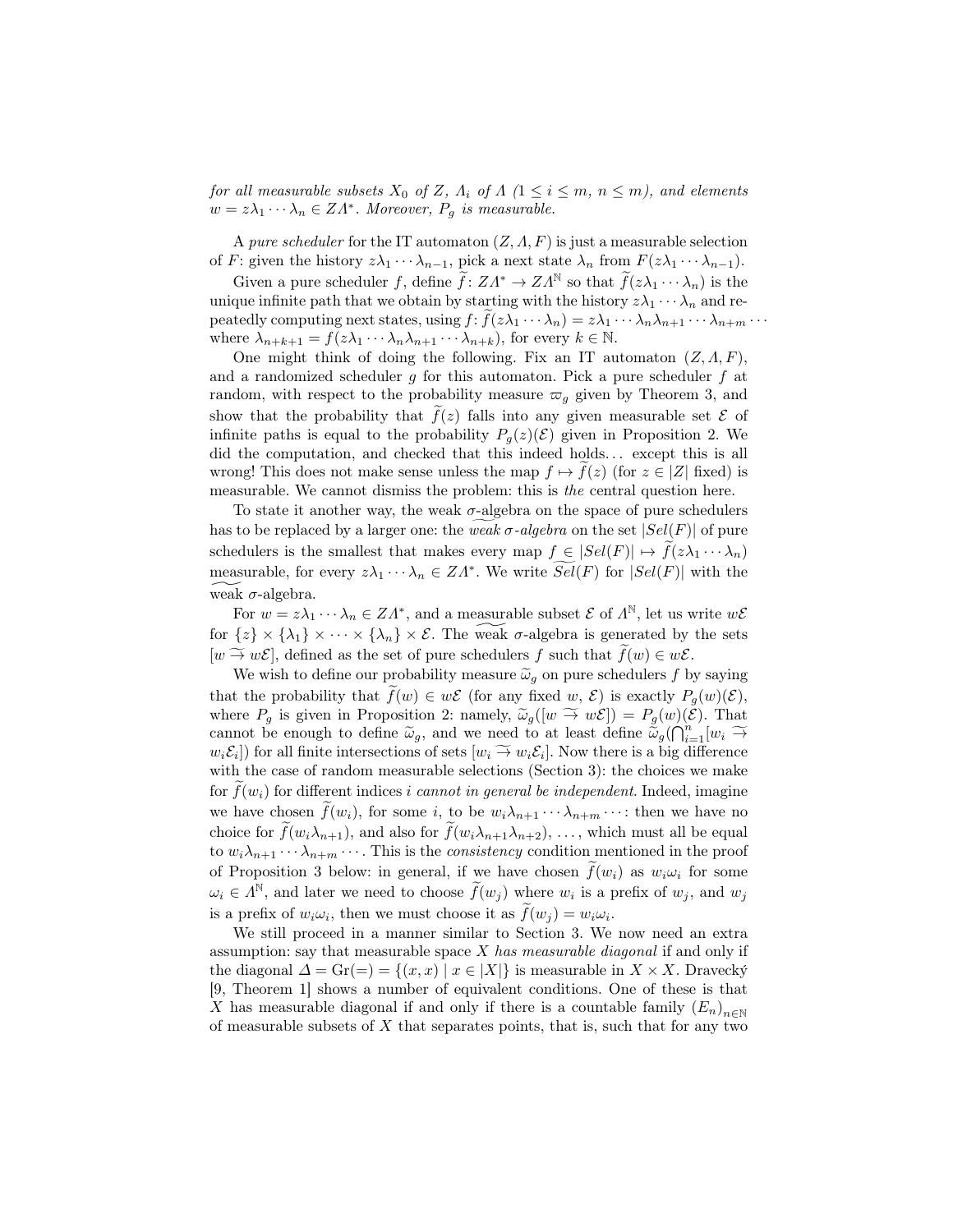distinct points x, y, there is an  $E_n$  that contains one and not the other. This is true for all Polish spaces, notably. Another one is that  $X$  has measurable diagonal if and only if for every measurable function  $f$  from an arbitrary measurable space Y to X, the obvious multifunction  $y \in Y \mapsto \{f(y)\}\$ is measurable. This apparent tautology is wrong when  $X$  does not have measurable diagonal! The canonical counter-example is  $Y = X$ ,  $f = id_X$ : the corresponding multifunction is precisely the one whose graph is  $\Delta$ . Finally, every one-element subset  $\{x\}$  of a space X with measurable diagonal is measurable in X; indeed,  $\{x\}$  is the vertical cut  $\Delta_{|x}$ .

**Proposition 3.** Let  $(Z, \Lambda, F)$  be an IT automaton, with a randomized scheduler  $g: Z\Lambda^* \to \mathcal{P}(\Lambda)$ . Assume that Z and  $\Lambda$  both have measurable diagonals. Let  $P_g: Z\Lambda^* \to \mathcal{P}(ZA^{\mathbb{N}})$  be the probability-on-paths map given in Proposition 2. There is a probability measure  $\widetilde{\omega}_g$  on  $\widetilde{Sel}(F)$  such that  $\widetilde{\omega}_g([z \stackrel{\sim}{\to} \mathcal{E}]) = P_g(z)(\mathcal{E})$ for all  $z \in Z$  and  $\mathcal{E} \in \Sigma_{Z\Lambda^{\mathbb{N}}}$ .

Proof. (Outline. The technical details are relegated to Appendix A.) As a notational help, we write w, possibly subscripted or primed, for finite words in  $ZA^*$ , and  $\omega$ , possibly subscripted or primed, for infinite words in  $\Lambda^{\mathbb{N}}$ .

Let us write  $\leq$  for the prefix relation on finite and infinite words. Say that a set of words A of  $ZA^*$  is prefix-closed if and only if for every  $w \in ZA^*$  that is a prefix of some element of A, w is in A as well.

Let  $A$  be the semiring of all finite intersections of basic measurable subsets  $\bigcap_{i=1}^n [w_i \overset{\sim}{\rightarrow} w_i \mathcal{E}_i].$  By adding extra words if needed, we may assume that  $\mathcal{I} =$  $\{w_1, \ldots, w_n\}$  is prefix-closed.

It is hard to even attempt to describe explicitly the values of  $\tilde{\omega}_g$  on elements of  $A$ . In the proof of Theorem 3, we had eventually shown that the value of the desired measure  $\varpi_g$  coincided with the image measure of some other measure defined on a product space for sufficiently small parts of the semiring. We define  $\tilde{\omega}_g$  on  $\mathcal{A}(\mathcal{I})$  by a similar Lomnick-Ulam-like trick: through image measures of some measures  $\mu_{\mathcal{W}}$  under maps  $\alpha_{\mathcal{W}}$ , for countably infinite subsets W of  $ZA^*$ .

Given a countably infinite set  $W = (w_j)_{j \in J}$  of words in  $ZA^*$  (with  $J =$  $\mathbb{N} \setminus \{0\}$ , say), let  $Cst_W$  be the subspace of  $\prod_{w \in \mathcal{W}} Path_F(w)$  consisting of those tuples  $(w_j \omega_j)_{j \in J}$  that are *consistent*: for all  $i, j \in J$  such that  $w_i \preceq w_j \preceq w_i \omega_i$ , then  $w_i \omega_i = w_j \omega_j$ . In pictures, if the leftmost two zones are equal then the rightmost zones are equal, too:

| $w_i$ | $\omega_i$ | $\cdots$ |
|-------|------------|----------|
|       |            |          |
| $w_j$ | $\omega_i$ | $\cdots$ |

Using Ionescu-Tulcea's Theorem 2, we build a probability measure  $\mu_{\mathcal{W}}$  on  $Cst_{\mathcal{W}}$ (Proposition 5 in Appendix A). Intuitively,  $\mu_{\mathcal{W}}$  picks  $w_1\omega_1$  at random using probability measure  $P_q(w_1)$ , then picks  $w_2\omega_2, \ldots, w_j\omega_j, \ldots$ , as follows. At step j, if  $w_i \preceq w_j \preceq w_i \omega_i$  for some previous  $i, 1 \leq i < j$ , then we pick  $w_j \omega_j$ , deterministically, as equal to  $w_i \omega_i$ , enforcing consistency; otherwise, we pick  $w_j \omega_j$  at random using probability measure  $P_g(w_j)$ . All this makes sense provided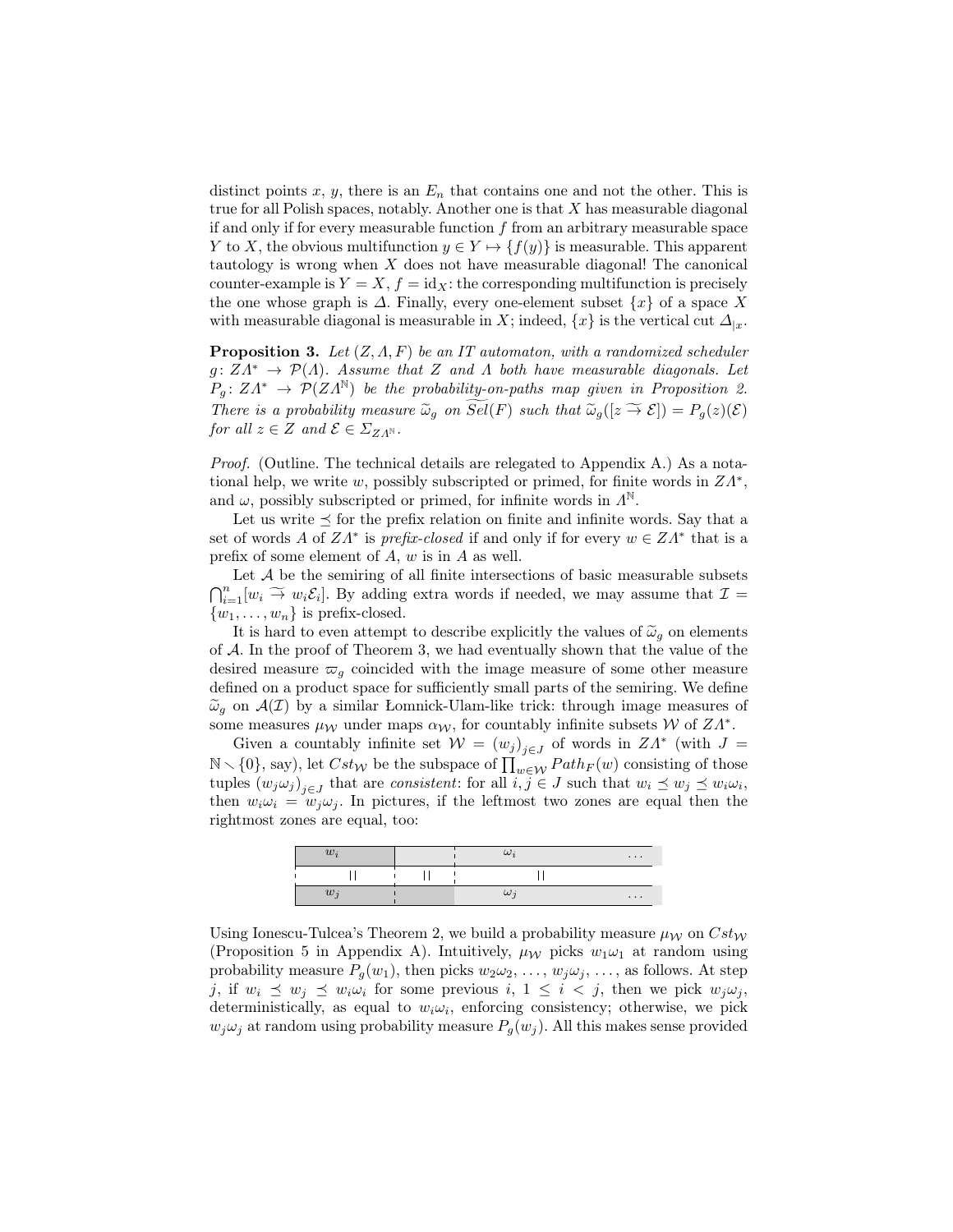we sort W topologically, i.e., we choose the indexing scheme so that any  $w_i$  that is a prefix of  $w_j$  occurs before  $w_j$ , viz.,  $i \leq j$  (Lemma 6 in Appendix A).

Given  $w \in \mathcal{W}$ , say  $w = w_j$ , let us write  $[w : \mathcal{E}]$  for the set of consistent tuples  $\overrightarrow{w\omega}$  in  $Cst_W$  such that  $\omega_j \in \mathcal{E}$ . One can show that, given any finite prefix-closed set  $\{w_1, \ldots, w_n\}$  of words in  $ZA^*$ , the value  $\mu_{\mathcal{W}}(\bigcap_{i=1}^n [w_i : \mathcal{E}_i])$  is the same for all countably infinite subsets W that contain  $w_1, \ldots, w_n$  (Lemma 9 in Appendix A). The formula we obtain simplifies when  $n = 1$  and  $w_1$  is a single letter  $z \in Z$ :  $\mu_{\mathcal{W}}([z:\mathcal{E}]) = P_q(z)(z\mathcal{E})$  (Lemma 10 in Appendix A).

We take the image measure of  $\mu_{\mathcal{W}}$  under a measurable map  $\alpha_{\mathcal{W}}: \overrightarrow{\mathbf{w}\omega} \in$  $Cst_W \mapsto f_{\overrightarrow{wa}} \in Sel(F)$  that retrieves a canonical pure scheduler from a consistent set of tuples (Proposition 6 in Appendix A), defined in such a way that  $f_{\overrightarrow{wu}}(w_i) = w_i \omega_i$  for every  $j \in J$ . This is done by patching, similarly to Lemma 5.

Note that  $\alpha_{\mathcal{W}}[\mu_{\mathcal{W}}](\bigcap_{i=1}^n [w_i \widetilde{\rightarrow} w_i \mathcal{E}_i])$  is independent of W, provided that W contains the prefix-closed subset  $\{w_1, \ldots, w_n\}$ . Indeed,  $\alpha_{\mathcal{W}}[\mu_{\mathcal{W}}](\bigcap_{i=1}^n [w_i \widetilde{\rightarrow} w_i \mathcal{F}_i]) = \mu_{\mathcal{W}}(\bigcap_{i=1}^n [w_i \widetilde{\rightarrow} w_i \mathcal{F}_i])$  which we have shown independent of  $\mathcal{W}_{\mathcal{W}}(X)$  $w_i \mathcal{E}_i$ ]) =  $\mu_{\mathcal{W}}(\bigcap_{i=1}^n [w_i : \mathcal{E}_i])$ , which we have shown independent of W. We can therefore define  $\widetilde{\omega}_g$  as coinciding with  $\alpha_W[\mu_W]$  on those elements  $\bigcap_{i=1}^n [w_i \widetilde{\rightarrow} \mu_k \xi_i]$  of A with  $\{\omega_k, \omega_k\} \subset \mathcal{W}$ . As such it is a additive on A; as in the  $w_i\mathcal{E}_i$  of A with  $\{w_1,\ldots,w_n\} \subseteq \mathcal{W}$ . As such, it is  $\sigma$ -additive on A: as in the proof of Theorem 3, let  $A_k = \bigcap_{w \in \mathcal{I}_k} [w \to \mathcal{E}_{wi}]$ ,  $k \in \mathbb{N}$ , be a countable family of disjoint elements of  $A$ , where  $\mathcal{I}_v$  is finite and profix elected and  $A = \bigcap_{w \in \mathcal{I}_v} [w \to \mathcal{E}_{w}]$ disjoint elements of A, where  $\mathcal{I}_k$  is finite and prefix-closed, and  $A = \bigcap_{w \in \mathcal{I}} [w \stackrel{\sim}{\rightarrow} S]$ .  $\sum_{k \in \mathbb{N}} \widetilde{\omega}_g(A_k)$ , since  $\widetilde{\omega}_g$  coincides with the measure  $\alpha_{\mathcal{W}}[\mu_{\mathcal{W}}]$  on A and every  $A_k$ ,  $\mathcal{E}_w$ ] be their union, assumed in A, with I prefix-closed again. Then  $\tilde{\omega}_g(A)$  = for  $W = \bigcup_{k \in \mathbb{N}} \mathcal{I}_k \cup \mathcal{I}$  (which is countable).

Finally,  $\widetilde{\omega}_g([z \stackrel{\sim}{\to} z\mathcal{E}]) = \mu_{\mathcal{W}}([z:\mathcal{E}]) = P_g(z)(z\mathcal{E})$ , for every measurable subset  $\mathcal E$  of  $\Lambda^{\mathbb N}$ . Since  $P_g(z)$  is concentrated on  $Path_F(z)$ , hence on  $z\Lambda^{\mathbb N}$ , for every measurable subset  $\mathcal{E}$  of  $ZA^{\mathbb{N}}, \widetilde{\omega}_g([z \overset{\sim}{\to} \mathcal{E}]) = \widetilde{\omega}_g([z \overset{\sim}{\to} z\mathcal{E}_{|z}]) = P_g(z)(z\mathcal{E}_{|z}) =$ <br> $P_g(z)(\mathcal{E} \cap zA^{\mathbb{N}}) = P_g(z)(\mathcal{E}).$  $P_q(z)(\mathcal{E} \cap zA^{\mathbb{N}}) = P_q(z)(\mathcal{E}).$ 

We can now integrate on infinite paths  $\omega$  with respect to  $P_q(z)$ , or on pure schedulers, and this will give the same average value:

**Proposition 4.** Under the assumptions of Proposition 3, let  $h: Z\Lambda^{\mathbb{N}} \to \mathbb{R}^+$  be a measurable map, and  $z \in Z$ , then:

$$
\int_{f \in \widetilde{Sel}(F)} h(\widetilde{f}(z)) d\widetilde{\omega}_g = \int_{\omega \in Z\Lambda^{\mathbb{N}}} h(\omega) dP_g(z).
$$

Proof. Let  $\tilde{\alpha}_z : f \mapsto \tilde{f}(z)$ . This is a measurable map, since  $\tilde{\alpha}_z^{-1}(\mathcal{E}) = [z \stackrel{\sim}{\rightarrow} \mathcal{E}]$ .<br>The left hand side is  $\int_{z_0}^z (-z) dz \leq \int_{z_0}^z (-z) dz \leq \int_{z_0}^z (-z) dz$ . The left-hand side is  $\int_{f \in \widetilde{Sel}(F)} h(\widetilde{\alpha}_z(f)) d\widetilde{\omega}_g = \int_{\omega \in Z\Lambda^{\mathbb{N}}} h(\omega) d\widetilde{\alpha}_z[\widetilde{\omega}_g]$  by the change of variables formula (1). Proposition 3 states precisely that  $\tilde{\alpha}_z[\tilde{\omega}_g] = P_g(z)$ .  $\Box$ 

We may think of h as a *payoff* function on infinite paths. The above shows that the average payoff with respect to  $P<sub>g</sub>(z)$  is also the average of the individual payoffs  $h(f(z))$  one would get by drawing a pure scheduler f at random instead.

Fact 1 then implies that the value of the average payoff is bounded by the payoff evaluated on two pure schedulers  $f^-$  and  $f^+$ :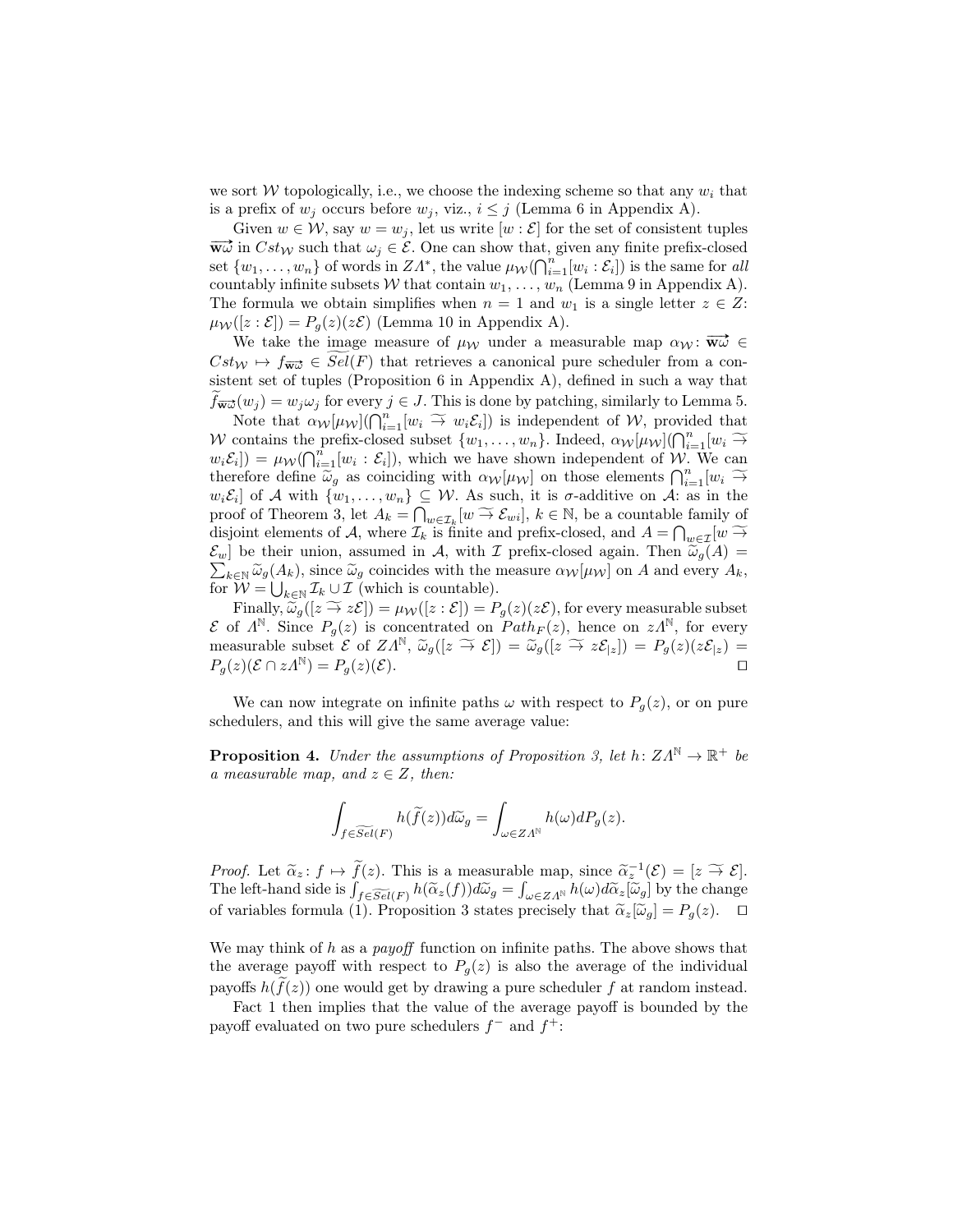Corollary 1 (Randomness for Free). Under the assumptions of Proposition 3, let  $h: Z\Lambda^{\mathbb{N}} \to \mathbb{R}^+$  be a measurable map, and  $z \in Z$ . There are two pure schedulers  $f^-$  and  $f^+$  in  $Sel(F)$  such that:

$$
h(\widetilde{f^-}(z))\leq \int_{\omega\in Z\varLambda^{\mathbb{N}}}h(\omega)dP_g(z)\leq h(\widetilde{f^+}(z)).
$$

### 5 Conclusion

We have established a few "randomness for free" type theorems for measurable multifunctions first, for IT automata second. The results are pleasing, and our assumptions are fairly minimal. Our proofs use fairly simple ideas, too: there is the Chatterjee-Doyen-Gimbert-Henzinger idea of drawing measurable selections/pure schedulers at random first, and this makes sense because of a combination of patching, of Carathéodory's measure extension theorem, and of a Łomnik-Ulam type trick.

Where should we go next? One may push the results on IT automata to partially observable IT automata. Instead of a measurable transition multifunction  $F: Z\Lambda^* \to \mathbb{P}^*(\Lambda)$ , such automata have a measurable transition multifunction  $F: Z\Lambda^* \to \mathbb{P}^*(\Xi)$ , where  $\Xi$  is an (additional) measurable space  $\Xi$  of actual states. Such states q are mapped to *observable* states  $\lambda \in \Lambda$  by a measurable map  $\tau: Z\Lambda^* \times \Xi \to \Lambda$ ; this may depend on the past history  $w \in Z\Lambda^*$ , viz.,  $\lambda = \tau(w, q)$ . We pick the next observable state  $\lambda$  after history w by picking q from  $F(w)$ , then computing  $\tau(w,q)$ . Modifying the notion of consistent paths as required, it seems feasible to prove an analogue of Proposition 3 for partially observable IT automata. The  $\sigma$ -algebra on  $Sel(F)$  needs to be changed again! so that we cannot reuse Proposition 3 as is. Once this is done, we can proceed to stochastic automata [4]. Given a stochastic automaton with state space Q and action space L, take  $Z = Q$ ,  $\Lambda = (L \times Q)_{\perp}$  (writing  $X_{\perp}$  for  $X + {\perp}$ ), and  $\mathcal{E} = \mathcal{P}(\Lambda)$ . Taking g to be the second projection map  $\pi_2$ , Theorem 3 allows us to draw the observation maps  $\tau: Q(L \times Q)^*_{\perp} \times \mathcal{P}((L \times Q)_{\perp}) \to (L \times Q)_{\perp}$  at random, and this will simulate the probabilistic choice of  $q'$  with respect to  $\mu$ described in the introduction. Combining this with the alluded "randomness for free" result for partially observable IT automata, we hope that it would settle the "randomness for free" question for general, stochastic automata.

## References

- 1. Assalé Adjé, Olivier Bouissou, Jean Goubault-Larrecq, Éric Goubault, and Sylvie Putot. Analyzing numerical programs with partially known distributions. In Ernie Cohen and Andrey Rybalchenko, editors, Proc. 5th IFIP TC2 WG 2.3 Conf. Verified Software—Theories, Tools, and Experiments (VSTTE'13), Lecture Notes in Computer Science. Springer Verlag, 2013. http://www.lsv.ens-cachan.fr/ Publis/PAPERS/PDF/ABGGP-vstte13.pdf.
- 2. Patrick Billingsley. Probability and Measure. Wiley series in probability and mathematical statistics. John Wiley and Sons, 3rd edition, 1995.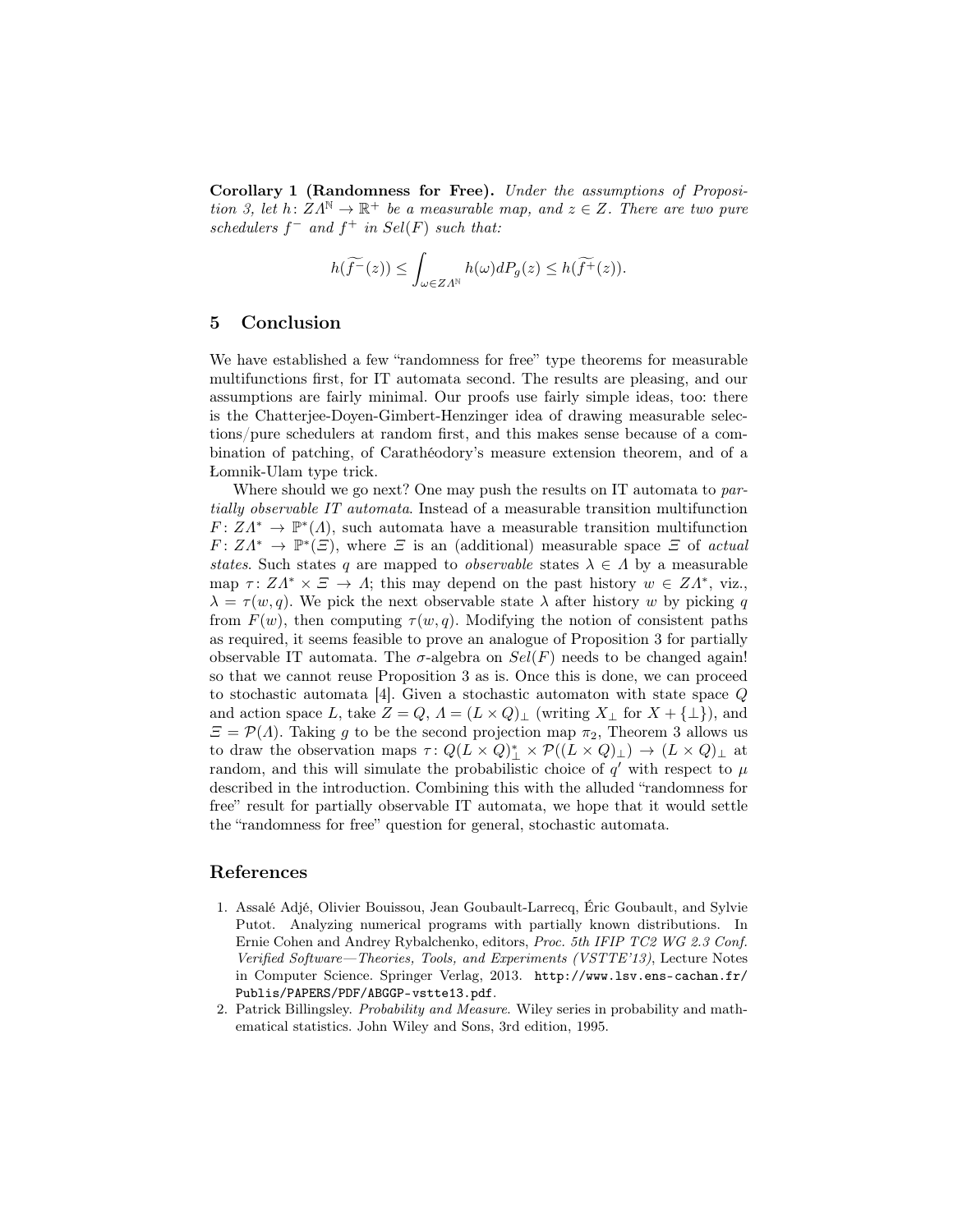- 3. David Harold Blackwell. A Borel set not containing a graph. Annals of Mathematical Statistics, 39:1345–1347, 1968.
- 4. Stefano Cattani, Roberto Segala, Marta Kwiatkowska, and Gethin Norman. Stochastic transition systems for continuous state spaces and non-determinism. In Proc. 8th Intl. Conf. Foundations of Software Science and Computational Structures (FOSSACS'05), pages 125–139. Springer Verlag LNCS 3441, 2005.
- 5. Krishnendu Chatterjee, Laurent Doyen, Hugo Gimbert, and Thomas A. Henzinger. Randomness for free. In Proc. 35th Intl. Symp. Mathematical Foundations of Computer Science (MFCS'10), pages 246–257. Springer Verlag LNCS 6281, 2010.
- 6. Josée Desharnais, Abbas Edalat, and Prakash Panangaden. Bisimulation for labelled Markov processes. Information and Computation, 179(2):163–193, 2002.
- 7. Josée Desharnais, Vineet Gupta, Radha Jagadeesan, and Prakash Panangaden. Metrics for labelled Markov processes. Theoretical Computer Science, 318:323– 354, 2004.
- 8. Ernst-Erich Doberkat. Stochastic Relations: Foundations for Markov Transition Systems. Studies in Informatics Series. Chapman and Hall/CRC, 2007.
- 9. Jozef Dravecký. Spaces with measurable diagonal. Matematický Časopis, 25(1):3– 9, 1975.
- 10. Norm Ferns, Prakash Panangaden, and Doina Precup. Bisimulation metrics for continuous Markov decision processes. SIAM Journal on Computing, 40(6):1662– 1714, 2011.
- 11. Michèle Giry. A categorical approach to probability theory. In Bernhard Banaschewski, editor, Categorical Aspects of Topology and Analysis, pages 68–85. Springer Verlag LNM 915, 1981.
- 12. Charles J. Himmelberg. Measurable relations. Fundamenta Mathematicae, 87:53– 71, 1975.
- 13. Olav Kallenberg. Foundations of Modern Probability. Probability and its Applications. Springer, 2nd edition edition, 2002.
- 14. Prakash Panangaden. Probabilistic relations. In C. Baier, M. Huth, M. Kwiatkowska, and M. Ryan, editors, Proceedings of PROBMIV'98, pages 59–74, 1998. http://www.cs.bham.ac.uk/~mzk/probmiv/prelproc98/.
- 15. Prakash Panangaden. Probability and measure for concurrency theorists. Theoretical Computer Science, 253(2):287–309, February 2001.
- 16. Prakash Panangaden. Labelled Markov Processes. Imperial College Press, 2009.
- 17. Sashi Mohan Srivastava. A Course on Borel Sets, volume 180 of Graduate Texts in Mathematics. Springer Verlag, 1998.
- 18. Daniel H. Wagner. Survey of measurable selection theorems: An update. In Measure Theory, Oberwolfach, 1979, pages 176–219. Springer Verlag LNM 794, 1980.

# A Auxiliary Results Needed for Proposition 3

In the following, we fix an IT automaton  $(Z, \Lambda, F)$  with a randomized scheduler  $g: Z\Lambda^* \to \mathcal{P}(\Lambda)$ . We also assume that Z and  $\Lambda$  both have measurable diagonals. Let  $P_{\alpha} \colon Z\Lambda^{*} \to \mathcal{P}(ZA^{\mathbb{N}})$  be the probability-on-paths map given in Proposition 2.

In the rest of this section, we fix a countably infinite set  $W$  of words in  $ZA^*$ . We let  $J = \{1, 2, \dots\} = \mathbb{N} \setminus \{0\}$ . This will serve as an index set.

**Lemma 6.** One can write W as a family  $(w_j)_{j \in J}$  in such a way that for all  $i, j \in J$ , if  $w_i \preceq w_j$  then  $i \leq j$ .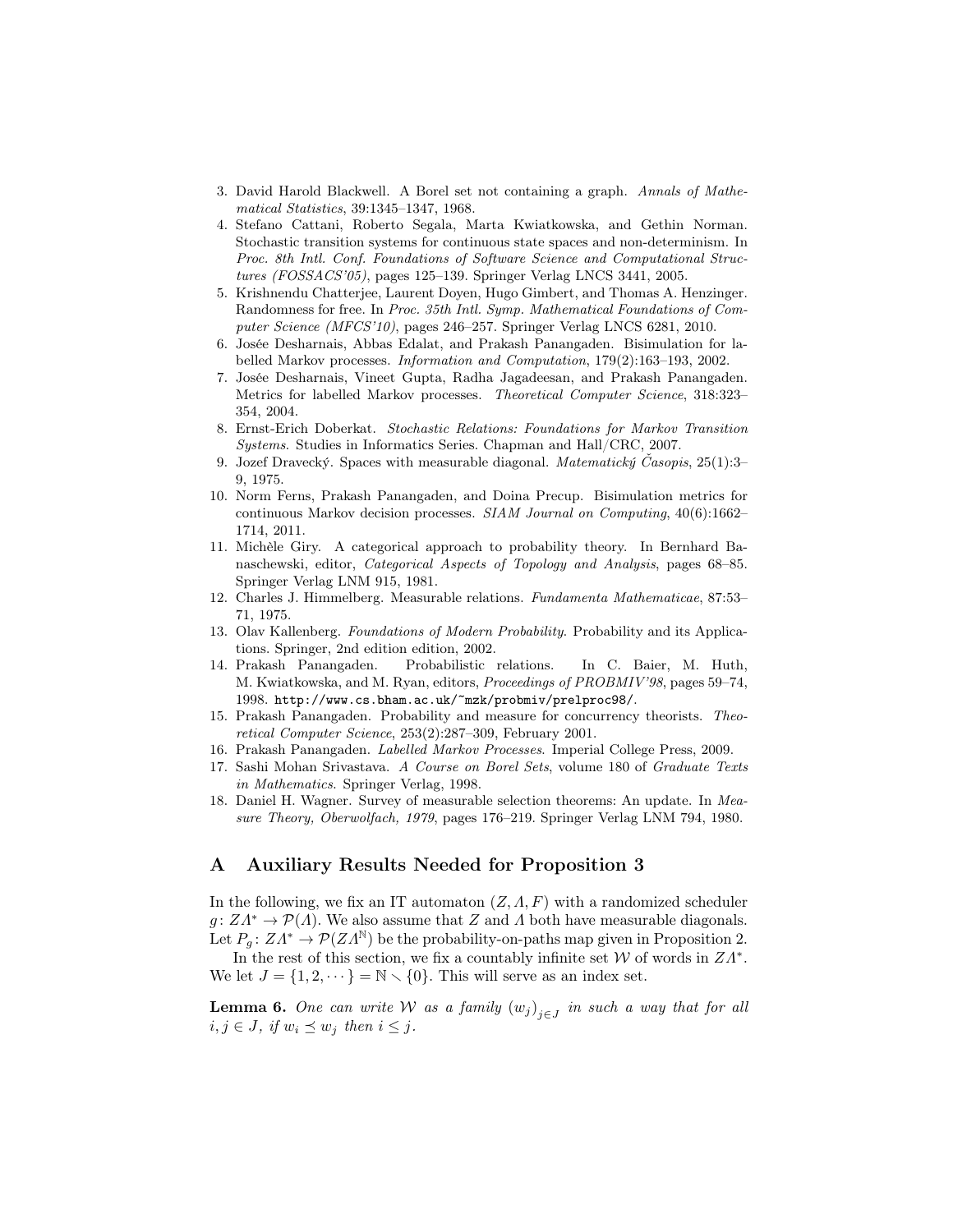In other words, one can sort the words topologically. Proving this involves showing that the order type of W under the prefix ordering is at most  $\omega$ .

*Proof.* There are only countably many elements of  $Z$ , resp.  $\Lambda$ , that can occur in any word from  $W$ , so one can attribute each of them a unique natural number. Equate each element with the corresponding natural number. Each word  $w = z\lambda_1 \cdots \lambda_n$  can now be encoded as  $p_1^z p_2^{\lambda_1} \cdots p_{n+1}^{\lambda_n}$ , where  $p_1, p_2, \ldots, p_n, \ldots$ enumerate the prime numbers. This way, if  $w_i$  is a proper prefix of  $w_j$ , then  $w_i$ will be encoded as a lower number than  $w_j$ . Now enumerate the words  $w_i$  in the order of their encodings.  $\Box$ 

In the rest of Section A, we assume such a topologically sorted indexing scheme  $(w_j)_{j \in J}$  for W.

**Lemma 7.** For every  $n \in J$ ,  $P_g(w_n)$  is concentrated on  $Path_F(w_n)$ .

*Proof.* Since Z and  $\Lambda$  have measurable diagonals, so does  $ZA^*$ . For each  $n \in J$ ,  $\{w_n\}$  is therefore measurable in  $ZA^*$ , so we can apply Lemma 2 and conclude that  $P_q(w_n)$  is concentrated on  $Path_F(w_n)$ .

In particular, the restriction  $P_g(w_n)|_{Path_F(w_n)}$  makes sense. To reduce visual clutter, we simply write  $P_g(w_n)$  for the latter probability measure on  $Path_F(w_n)$ .

We shall write  $w_n \Lambda^{\mathbb{N}}$  for the set of words in  $ZA^{\mathbb{N}}$  that have  $w_n$  as a prefix. As the product  $\{w_n\} \times \Lambda^{\mathbb{N}}$ , this is a measurable set. (Recall that one-element sets are measurable, since  $Z$  and  $\Lambda$  have measurable diagonals.)

We wish to draw the values  $w_j \omega_j$  of  $\tilde{f}(w_j)$ ,  $j \in J$ , in a consistent way, namely, if we have already mapped  $w_i$  to the value  $w_i \omega_i$ , and  $w_i \preceq w_j \preceq w_i \omega_i$ , then we have no choice and must choose to map  $w_j$  to  $w_i \omega_i$  as well. We achieve this by using Ionescu-Tulcea's Theorem 2 on another probabilistic transition system, defined as follows, and which we only use as a mathematical helper. This is certainly no real-life, practical transition system, and is not meant to be.

We let  $Q_0 = \{*\}, q_0 = *, Q_n = Path_F(w_n)$  for  $n \in J$ , and  $g_n: \prod_{i=0}^{n-1} Q_i \to$  $\mathcal{P}(Q_n)$  map  $(*, w_1\omega_1, \cdots, w_{n-1}\omega_{n-1})$  to:

- the Dirac mass  $\delta_{w_i\omega_i}$ , where i is the least index in  $1, \dots, n-1$  such that  $w_i \preceq w_n \preceq w_i \omega_i$ , if one such index exists; this implements consistency;
- otherwise, the probability measure  $P_g(w_n)$ .

Both are probability measures on  $Q_n = Path_F(w_n)$ : the second one by Lemma 7, the first one because  $w_i \omega_i$  is a path in  $Path_F$  starting with  $w_n$ .

**Lemma 8.** For every  $n \in J$ ,  $q_n$  is measurable.

*Proof.* For every i,  $1 \leq i \leq n$ , such that  $w_i \leq w_n$ , the set  $A_i$  of infinite words  $w_i \omega_i$  in  $Path_F(w_i)$  that have  $w_n$  as a prefix is  $Path_F(w_i) \cap w_n \Lambda^{\mathbb{N}}$ , hence is measurable. By extension, when  $w_i \npreceq w_n$ , write  $A_i$  for the empty set. Rephrasing the definition,  $g_n(*, w_1\omega_1, \dots, w_{n-1}\omega_{n-1})$  is defined as  ${\mathfrak e}_{Path_F(w_n)}(w_i\omega_i)$  on  $E_i$  $\{*\}\times\overline{A_1}\times\cdots\times\overline{A_{i-1}}\times A_i\times|Q_{i+1}|\times\cdots\times|Q_{n-1}|, 1\leq i\leq n$  (recall that e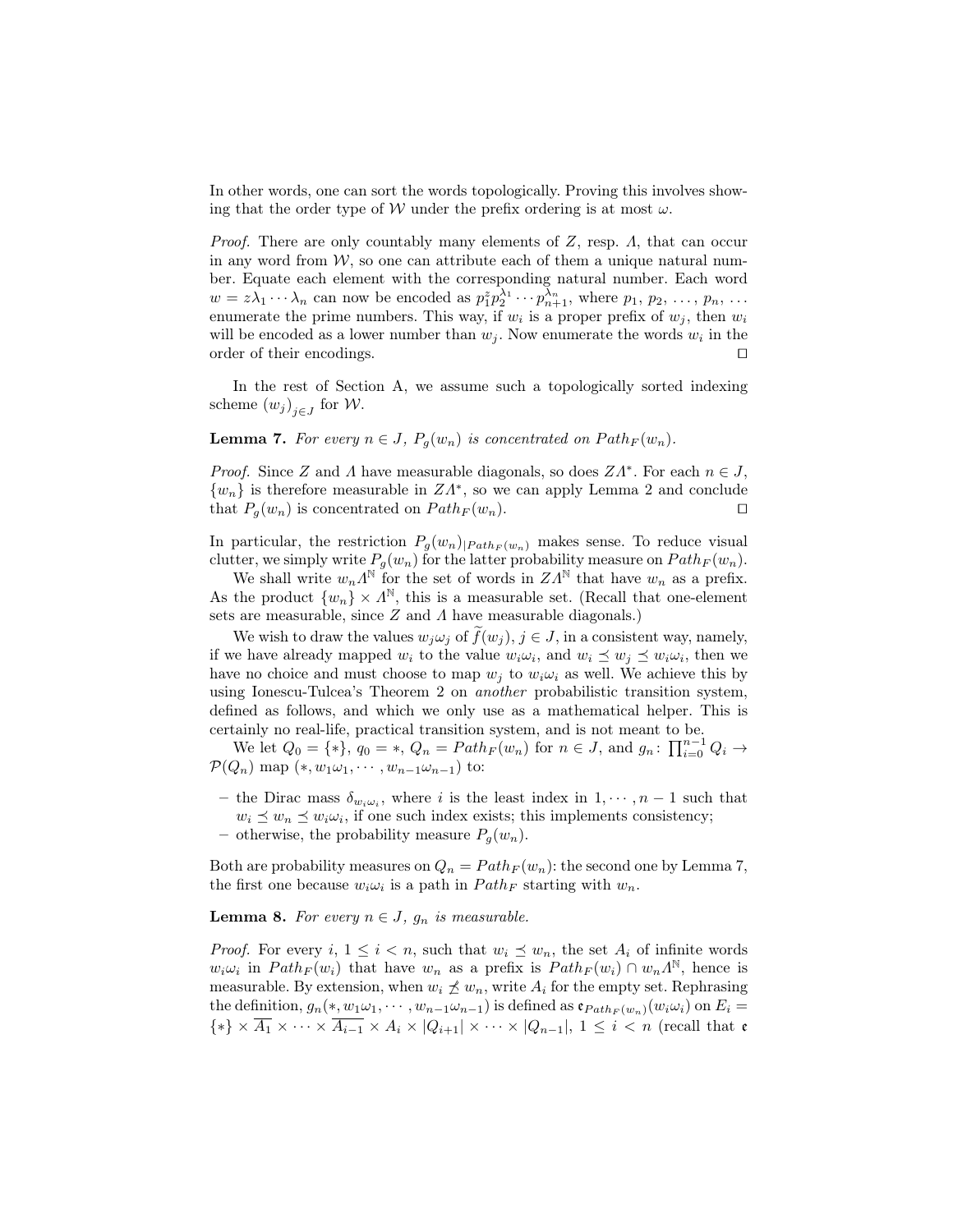is the monad unit, which is a measurable map), and as  $P_g(w_n)$  on  $\bigcup_{i=1}^{n-1} E_i$  (a constant map). So  $g_n$  is a patch of measurable maps, and is therefore measurable by Lemma 4.  $\Box$ 

We can now apply Ionescu-Tulcea's Theorem, as promised, and obtain a probability measure on  $\{*\}\times \prod_{j\in J}Path_F(w_j) \cong \prod_{j=1}^{+\infty} Path_F(w_j)$  that we decide to call  $\mu_{\mathcal{W}}$ . (This is the measure  $P_{g_*}(*)$  of Theorem 2, but we wish to avoid any visual confusion with  $P_q$ .)

Let  $Cst_W$  be the set of tuples of paths  $(w_j\omega_j)_{j\in J}$  in  $\prod_{j\in J}Path_F(w_j)$  that are consistent, i.e., such that for all  $i, j \in J$  such that  $w_i \preceq w_j \preceq w_i \omega_i$ ,  $w_j \omega_j = w_i \omega_i$ . These are the only ones we can ever hope to produce from a pure scheduler  $f$ , namely, that are of the form  $(f(w_j))_{j\in J}$ .

**Proposition 5.** The probability measure  $\mu_{\mathcal{W}}$  is concentrated on the set  $Cst_W$ of consistent tuples.

*Proof.* Let  $\mathcal{F}_n$  be the multifunction from  $\prod_{j=1}^{n-1} Path_F(w_j)$  to  $Path_F(w_n)$  defined, similarly to  $g_n$ , by letting  $\mathcal{F}_n(w_1\omega_1, \dots, w_{n-1}\omega_{n-1})$  be:

- $\{w_i\omega_i\}$ , where i is the least index in  $1, \dots, n-1$  such that  $w_i \preceq w_n \preceq w_i\omega_i$ , if one such index exists;
- otherwise,  $Path_F (w_n)$ .

One checks easily that  $\mathcal{F}_n$  is a measurable multifunction, and that  $g_n(w_1w_1, \dots,$  $w_{n-1}\omega_{n-1}$ ) is concentrated on  $\mathcal{F}_n(w_1\omega_1, \cdots, w_{n-1}\omega_{n-1})$ . We apply Lemma 2 to  $\mathcal{E}_n = \mathrm{Gr}\,\mathcal{F}_n$  and obtain that  $\mu_{\mathcal{W}}$  is supported on  $Path_{\mathcal{E}}$ .

It remains to show that  $Path_{\mathcal{E}} = Cst_{\mathcal{W}}$ . Given any inconsistent tuple  $(w_j \omega_j)_{j \in J}$ , there must be two indices  $i, j \in J$  such that  $w_i \preceq w_j \preceq w_i \omega_i$  but  $w_j \omega_j \neq w_i \omega_i$ . Since W is topologically sorted,  $i \leq j$ . Take i minimal. Then  $w_j \omega_j$  would be outside  $\{w_i\omega_i\} = \mathcal{F}_j(w_1\omega_1, \cdots, w_{j-1}\omega_{j-1}) = (\mathcal{E}_j)_{|(w_1\omega_1, \cdots, w_{j-1}\omega_{j-1})}$ , showing that the tuple is not in  $Path_{\mathcal{E}}$ . This establishes that  $Path_{\mathcal{E}} \subseteq Cst_W$ . The converse inclusion is obvious.  $\Box$ 

The restriction  $\mu_{W|Cst_W}$  therefore makes sense. Again, we simply write  $\mu_W$  for this restriction, and consider it as a probability measure on  $Cst_W$ .

Given  $w \in \mathcal{W}$ , say  $w = w_j$ , let us write  $[w : \mathcal{E}]$  for the set of consistent tuples  $\overrightarrow{w\omega}$  in  $Cst_W$  such that  $\omega_j \in \mathcal{E}$ .

A set A of words in  $ZA^*$  is prefix-closed if and only if, for every  $w \in Z\Lambda^*$ and  $\lambda \in \Lambda$ ,  $w\lambda \in \mathcal{I}$  implies  $w \in \mathcal{I}$ .

**Lemma 9.** Let  $\{w'_1, \ldots, w'_n\}$  be a finite prefix-closed set of words in  $ZA^*$ . For all measurable subsets  $\mathcal{E}_1, \ldots, \mathcal{E}_n$  of  $\Lambda^{\mathbb{N}}$ , the value of  $\mu_{\mathcal{W}}(\bigcap_{i=1}^n [w'_i : \mathcal{E}_i])$  is independent of the countably infinite set W, provided it is a superset of  $\{w_1', \ldots, w_n'\}$ .

*Proof.* Consider any countably infinite superset  $W$  of  $\{w'_1, \ldots, w'_n\}$ . Write  $W$  as  $(w_j)_{j\in J}$ , as usual. Let  $w'_1 = w_{j_1}, \ldots, w'_n = w_{j_n}$ . Up to permutation, we may assume that  $j_1 < j_2 < \cdots < j_n$ . Then  $\bigcap_{i=1}^n [w'_i : \mathcal{E}_i]$  is equal to the intersection of  $Cst_W$  with  $\prod_{j=1}^{j_1-1} Path_F(w_j) \times w_{j_1} \mathcal{E}_1 \times \prod_{j=j_1+1}^{j_2-1} Path_F(w_j) \times w_{j_2} \mathcal{E}_2 \times \cdots \times$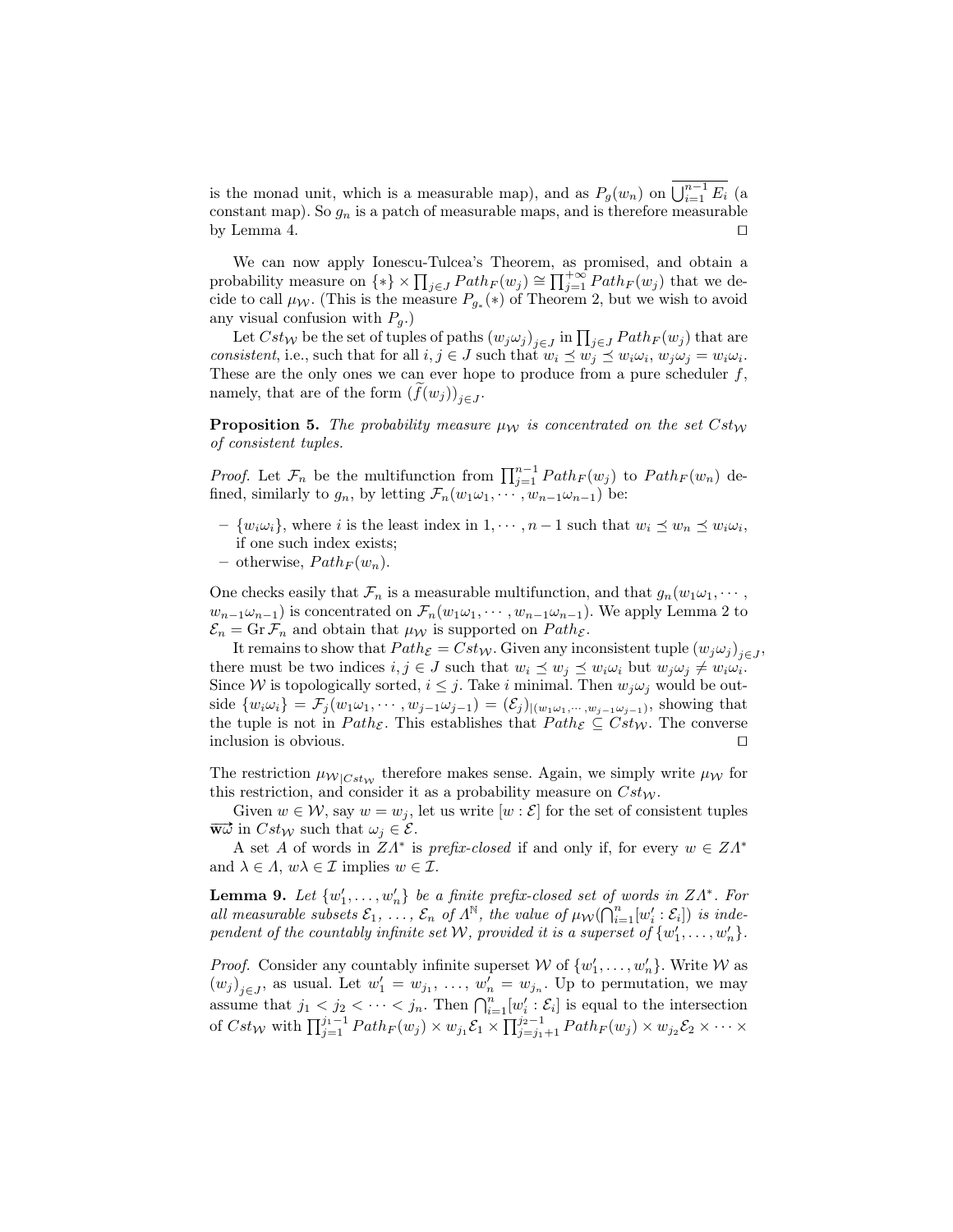$\prod_{j=j_{n-1}+1}^{j_n-1} Path_F(w_j) \times w_{j_n} \mathcal{E}_n \times \prod_{j=j_n+1}^{+\infty} Path_F(w_j)$ . We now use formula (2). This requires an abbreviation for all the integrals  $\int_{w_j \omega_j \in Z\Lambda^{\mathbb{N}}} dg_j(*, w_1\omega_1, \cdots,$  $w_{j-1}\omega_{j-1}$ ) with  $j \notin \{j_1, j_2, \cdots, j_n\}$ —which will turn to be useless: write  $\iint_{k \cdots \ell} d\vec{g}$ for the list of symbols

$$
\int_{w_k \omega_k \in Path_F(w_k)} dg_k(*, w_1 \omega_1, \cdots, w_{k-1} \omega_{k-1}) \int_{w_{k+1} \omega_{k+1} \in Path_F(w_{k+1})} dg_{k+1}(*, w_1 \omega_1, \cdots, w_k \omega_k) \cdots \int_{w_\ell \omega_\ell \in Path_F(w_\ell)} dg_\ell(*, w_1 \omega_1, \cdots, w_{\ell-1} \omega_{\ell-1}).
$$

We can now write:

$$
\mu_{\mathcal{W}}(\bigcap_{i=1}^{n}[w'_{i}:\mathcal{E}_{i}]) = \iint \frac{\overrightarrow{\mathrm{dg}} \int_{w_{j_{1}}} dg_{j_{1}}(*, w_{1} \omega_{1}, \cdots, w_{j_{1}-1} \omega_{j_{1}-1})}{\int \int_{j_{1}+1 \cdots j_{2}-1} \overrightarrow{\mathrm{dg}} \int_{w_{j_{2}}} dg_{j_{2}}(*, w_{1} \omega_{1}, \cdots, w_{j_{2}-1} \omega_{j_{2}-1}) \cdots} \cdot \int \int_{j_{n-1}+1 \cdots j_{n}-1} \overrightarrow{\mathrm{dg}} \int_{w_{j_{2}}} dg_{j_{2}}(*, w_{1} \omega_{1}, \cdots, w_{j_{n}-1} \omega_{j_{n}-1}).
$$
\n(4)

Since  $\{w_1, \ldots, w_n\}$  is prefix-closed, for each  $i, 1 \leq i \leq n, g_{j_i}(*, w_1 \omega_1, \cdots, w_n\}$  $w_{j_i-1}\omega_{j_i-1}$  can be written as a function  $g'_i(w_{j_1}\omega_{j_1}, \cdots, w_{j_{i-1}}\omega_{j_{i-1}})$  of just those words  $w_k \omega_k$  with  $k \in \{j_1, \ldots, j_n\}, k < j_i$ . Explicitly,  $g'_i(w_{j_1} \omega_{j_1}, \cdots, w_{j_{i-1}} \omega_{j_{i-1}})$ is  $\delta_{w_{j_\ell}, \omega_{j_\ell}}$  where  $\ell$  is the least index,  $1 \leq \ell < i$ , such that  $w_{j_\ell} \preceq w_{j_i} \preceq w_{j_\ell}, \omega_{j_\ell}$  if one exists, and  $P_g(w_{j_i})$  otherwise. In (4), the final integral  $\int_{w_{j_n}\omega_{j_n}\in w_{j_n}}\mathcal{E}_n dg_{j_n}(*, w_1\omega_1,$  $\cdots$ ,  $w_{j_n-1}\omega_{j_n-1} = \int_{w_{j_n}} \omega_{j_n} \epsilon_{w_{j_n}} \epsilon_n dg'_n(w_{j_1}\omega_{j_1}, \cdots, w_{j_{n-1}}\omega_{j_{n-1}})$  is independent of all the formal variables  $w_{j_{n-1}+1}\omega_{j_{n-1}+1}, \ldots, w_{j_n-1}\omega_{j_n-1}$  that the integrals or an the formal variables  $w_{j_{n-1}+1}w_{j_{n-1}+1} \ldots$ ,  $w_{j_n-1}w_{j_n-1}$  that the integrals  $\int_{w_j\omega\in Path_F(w_j)} dg_j(*, w_1\omega_1, \cdots, w_{j-1}\omega_{j-1})$  hidden in  $\iint_{j_{n-1}+1\cdots j_n-1} \overrightarrow{\mathbf{dg}}$  introduce. Since all these integrals are with respect to probability measures, they merely contribute a factor of 1. We repeat the process, from right to left in (4), erasing all the notations  $\iint_{j_{n-1}+1\cdots j_n-1} \overrightarrow{dg}$ , and obtain:

$$
\mu_{\mathcal{W}}(\bigcap_{i=1}^{n}[w'_{i}:\mathcal{E}_{i}]) = \int_{w_{j_{1}}\omega_{j_{1}}\in w_{j_{1}}\mathcal{E}_{1}} dg'_{2}(w_{j_{1}}\omega_{j_{1}})\cdots \int_{w_{j_{n}}\omega_{j_{n}}\in w_{j_{n}}\mathcal{E}_{n}} dg'_{n}(w_{j_{1}}\omega_{j_{1}},\cdots,w_{j_{n-1}}\omega_{j_{n-1}}).
$$
\n(5)

It is now evident that  $\mu_{\mathcal{W}}(\bigcap_{i=1}^n [w'_i : \mathcal{E}_i])$  is independent of  $\mathcal{W}$ .

$$
\overset{(v)}{\Box}
$$

Applying (5) to the case  $n = 1$ ,  $w_{j_1} = z \in Z$  (which is automatically prefixclosed), and noticing that  $g'_{j_1}() = P_g(w_{j_1}) = P_g(z)$ , we obtain:

**Lemma 10.** For every  $z \in Z$ , for every countably infinite set W of words of  $ZA^*$  containing z, for every measurable subset  $\mathcal E$  of  $\Lambda^{\mathbb N}$ ,  $\mu_{\mathcal W}([z:\mathcal E])=P_g(z)(z\mathcal E)$ .

**Proposition 6.** For every consistent tuple  $\overrightarrow{w} = (w_j \omega_j)_{j \in J}$  in  $Cst_W$ , there is a pure scheduler  $f_{\overrightarrow{ww}}$  such that  $\widetilde{f}_{\overrightarrow{ww}}(w_i) = w_i \omega_i$  for every  $j \in J$ . Moreover, the  $map \ \alpha_{\mathcal{W}} \colon \overrightarrow{\mathbf{w}\omega} \in Cst_{\mathcal{W}} \mapsto f_{\overrightarrow{\mathbf{w}\omega}} \in \widetilde{Sel}(F)$  is measurable.